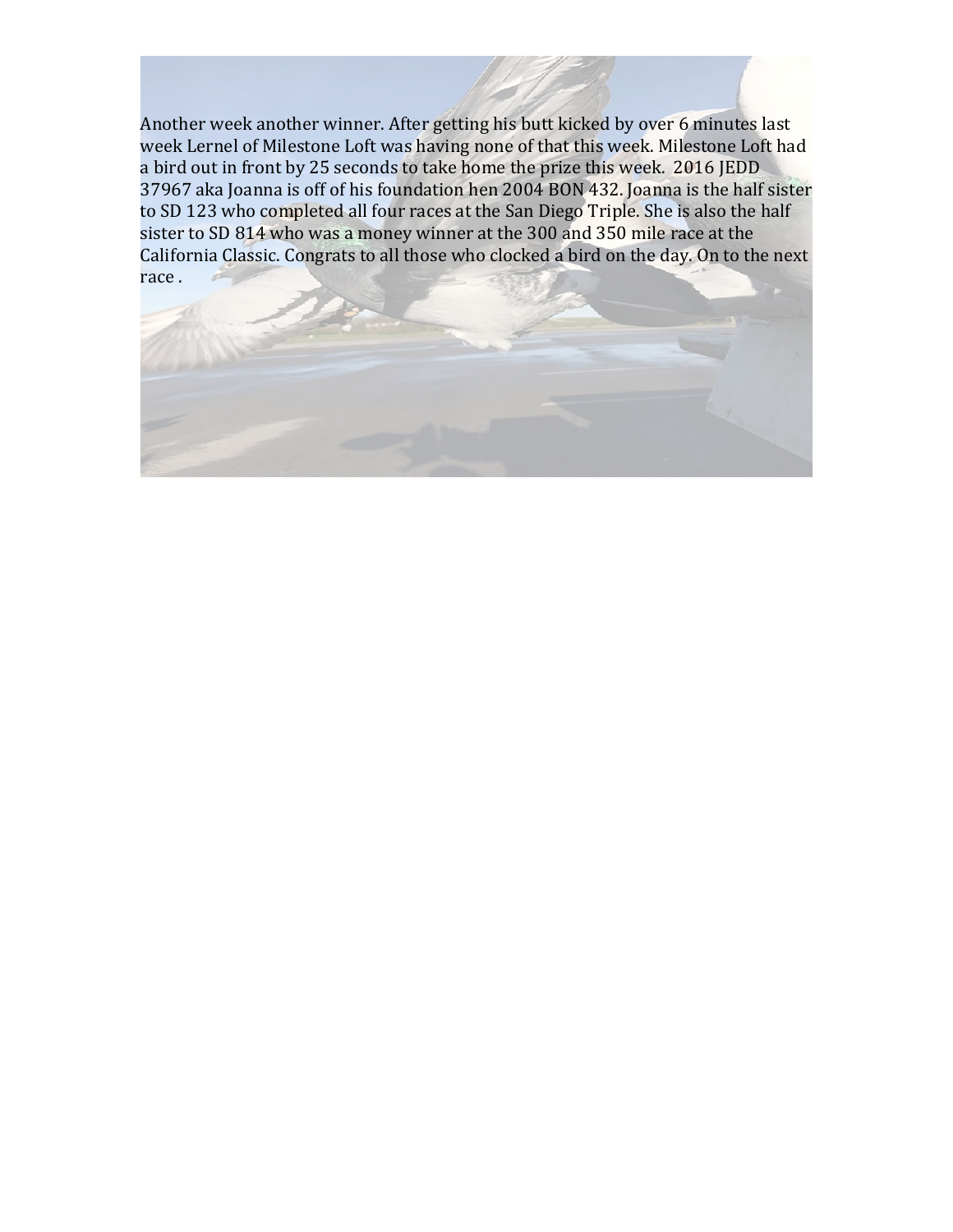| WinSpeed-1                             |             |          |            |            |  | ENTER CLUB / ORG NAME                  |                   |  |       | $02/25/18 - 13:43$    |                  |
|----------------------------------------|-------------|----------|------------|------------|--|----------------------------------------|-------------------|--|-------|-----------------------|------------------|
|                                        |             |          |            |            |  | Weekly Race Report                     |                   |  |       |                       | Page 1           |
|                                        |             |          |            |            |  | Open and Junior Category               |                   |  |       |                       |                  |
| Name: JOHANNESBURG                     |             |          |            |            |  | Old Bird Race                          | Flown: 02/25/2018 |  |       |                       |                  |
| $Release(A): 07:00$ Birds: 641         |             |          | Lofts: 18  |            |  |                                        |                   |  |       | Station: JOHANNESBURG |                  |
| Weather (Rel) CLEAR, clear, 32 degrees |             |          |            |            |  | (Arr) calm, calm, 65 degrees           |                   |  |       |                       |                  |
|                                        |             |          |            |            |  |                                        |                   |  |       |                       |                  |
|                                        |             |          |            |            |  |                                        |                   |  |       |                       |                  |
| POS NAME                               | BAND NUMBER |          |            | <b>CLR</b> |  | X ARRIVAL                              | MILES             |  | TOWIN | YPM                   | РT               |
| 1 MILESTONE / 50 37967                 |             |          | AU 16 JEDD |            |  | BCWF H 10:35:08 191.400 00.00 1565.716 |                   |  |       |                       | 50               |
| 2 MESOPOTAMI/50 103251 AU 16 ARPU      |             |          |            | BB         |  | C 10:33:47 189.808 00.25 1562.592      |                   |  |       |                       | 49               |
| 3 MESOPOTAMIA L 5343                   |             |          | AU 17 VITA | BC         |  | H 10:33:48                             | 2/50              |  |       | 00.27 1562.409        | 48               |
| 4 MESOPOTAMIA L 83937                  |             |          | AU 17 ARPU | DC         |  | H 10:33:48                             | 3/50              |  |       | 00.27 1562.409        | 47               |
| 5 MESOPOTAMIA L 40701                  |             | AU 17 AA |            | BB         |  | $C$ 10:33:49                           | 4/50              |  |       | 00.27 1562.324        | 46               |
| 6 MESOPOTAMIA L                        | 243         |          | AU 17 SDM  | BB         |  | H 10:33:49                             | 5/50              |  |       | 00.28 1562.287        | 45               |
| 7 FIKHMAN, S/50                        | 101         |          | AU 17 SDM  |            |  | BBSP C 10:33:10 189.214 00.28 1562.215 |                   |  |       |                       | 44               |
| 8 MESOPOTAMIA L 5338                   |             |          | AU 17 VITA | BB         |  | H 10:33:53                             | 6/50              |  |       | 00.31 1561.873        | 43               |
| 9 B.S. LOFT /15                        | 5           |          | AU 17 SDM  | DC         |  | C 10:29:25 185.821 00.32 1561.654      |                   |  |       |                       | 42               |
| 10 MESOPOTAMIA L 83907                 |             |          | AU 17 ARPU | BB         |  | H 10:33:55                             | 7/50              |  |       | 00.34 1561.533        | 41               |
| 11 MESOPOTAMIA L 83927                 |             |          | AU 17 ARPU | BB         |  | $C$ 10:33:56                           | 8/50              |  |       | 00.35 1561.411        | 40               |
| 12 MESOPOTAMIA L 5344                  |             |          | AU 17 VITA | BB         |  | H 10:33:57                             | 9/50              |  |       | 00.35 1561.374        | 39               |
| 13 MESOPOTAMIA L 5360                  |             |          | AU 17 VITA | ВC         |  | H 10:33:57 10/ 50                      |                   |  |       | 00.36 1561.289        | 38               |
| 14 B.S. LOFT II                        | 833         | AU 17 SD |            | BB         |  | H 10:29:28                             | 2/15              |  |       | 00.35 1561.232        | 37               |
| 15 FIKHMAN, SAM                        | 223         |          | AU 16 MHL  | ВC         |  | H 10:33:18                             | 2/50              |  |       | 00.36 1561.214        | 36               |
| 16 FIKHMAN, SAM                        | 323         |          | AU 17 MHL  | SIL        |  | H 10:33:18                             | 3/50              |  |       | 00.37 1561.153        | 35               |
|                                        |             |          |            |            |  |                                        |                   |  |       | 00.39 1560.860        |                  |
| 17 FIKHMAN, SAM                        | 163         |          | AU 16 SDM  | BB         |  | $C$ 10:33:21                           | 4/50              |  |       |                       | 34               |
| 18 VAN GRUEN / 50 1803                 |             | AU 17 VG |            | BB         |  | H 10:40:11 195.165 00.49 1559.852      |                   |  |       |                       | 33               |
| 19 TRIPLE CRO/22 7049                  |             |          | AU 17 PNWC | BB         |  | H 10:38:42 193.784 00.52 1559.393      |                   |  |       |                       | 32               |
| 20 VAN GRUEN LOF 1849                  |             | AU 17 VG |            |            |  | BCSP C 10:40:18                        | 2/50              |  |       | 00.56 1559.002        | 31               |
| 21 VAN GRUEN LOF 1777                  |             | AU 17 VG |            |            |  | BCSP H 10:40:19                        | 3/50              |  |       | 00.57 1558.884        | 30               |
| 22 VAN GRUEN LOF 1846                  |             | AU 17 VG |            | BB         |  | C 10:40:21                             | 4/50              |  |       | 00.59 1558.660        | 29               |
| 23 VAN GRUEN LOF                       | 771         | AU 16 VG |            | BB         |  | H 10:40:22                             | 5/50              |  |       | 01.00 1558.590        | 28               |
| 24 VAN GRUEN LOF 1833                  |             | AU 17 VG |            | BB         |  | H 10:40:25                             | 6/50              |  |       | 01.03 1558.154        | 27               |
| 25 VAN GRUEN LOF                       | 27          |          | AU 17 SDM  |            |  | SLSP H 10:40:27                        | 7/50              |  |       | 01.04 1558.024        | 26               |
| 26 VAN GRUEN LOF 1823                  |             | AU 17 VG |            | BB         |  | H 10:40:28                             | 8/50              |  |       | 01.06 1557.895        | 25               |
| 27 VAN GRUEN LOF 1815                  |             | AU 17 VG |            |            |  | BBSP C 10:40:32                        | 9/50              |  |       | 01.10 1557.424        | 24               |
| 28 VAN GRUEN LOF                       | 664         | AU 16 VG |            | BC         |  | H 10:40:36 10/ 50                      |                   |  |       | 01.14 1556.930        | 23               |
| 29 FIKHMAN, SAM                        | 410         |          | AU 17 MHL  |            |  | BBSP H 10:33:54                        | 5/50              |  |       | 01.12 1556.823        | 22               |
| 30 FIKHMAN, SAM                        | 459         |          | AU 17 MHL  | BC         |  | H 10:33:57                             | 6/50              |  |       | 01.15 1556.519        | 21               |
| 31 FIKHMAN, SAM                        | 240         |          | AU 16 MHL  |            |  | BBWF H 10:34:04                        | 7/50              |  |       | 01.22 1555.635        | 20               |
| 32 VAN GRUEN LOF 101469 AU 16 ARPU     |             |          |            |            |  | BBWF C 10:40:56 11/ 50                 |                   |  |       | 01.34 1554.534        | 19               |
| 33 VAN GRUEN LOF 1737                  |             | AU 17 VG |            | BB         |  | H 10:40:57 12/ 50                      |                   |  |       | 01.35 1554.405        | 18               |
| 34 FIKHMAN, SAM                        | 436         |          | AU 17 MHL  | BB         |  | $C$ 10:34:15                           | 8/50              |  |       | 01.34 1554.231        | 17               |
| 35 VAN GRUEN LOF                       | 716         | AU 16 VG |            | BB         |  | H 10:40:59 13/ 50                      |                   |  |       | 01.37 1554.194        | 16               |
| 36 FIKHMAN, SAM                        | 343         |          | AU 16 MHL  | <b>BB</b>  |  | H 10:34:21                             | 9/50              |  |       | 01.40 1553.506        | 15               |
| 37 FIKHMAN, SAM                        | 273         |          | AU 16 MHL  | BB         |  | H 10:34:22 10/ 50                      |                   |  |       | 01.41 1553.409        | 14               |
| 38 FIKHMAN, SAM                        | 305         |          | AU 17 MHL  |            |  | BBSP H 10:34:23 11/ 50                 |                   |  |       | 01.41 1553.349        | 13               |
|                                        |             |          |            |            |  |                                        |                   |  |       | 01.47 1553.046        |                  |
| 39 VAN GRUEN LOF 101468 AU 16 ARPU     |             |          |            |            |  | BBSP C 10:41:09 14/ 50                 |                   |  |       |                       | 12               |
| 40 FIKHMAN, SAM                        | 440         |          | AU 17 MHL  | BB         |  | H 10:34:28 12/ 50                      |                   |  |       | 01.46 1552.709        | 11               |
| 41 FIKHMAN, SAM                        | 265         |          | AU 16 MHL  | ВC         |  | H 10:34:29 13/ 50                      |                   |  |       | 01.47 1552.649        | 10               |
| 42 TRIPLE CROWN                        | 753         |          | AU 17 JEDD |            |  | SMBB H 10:39:39                        | 2/22              |  |       | 01.49 1552.649        | 9                |
| 43 FIKHMAN, SAM                        | 175         | AU 15 SD |            |            |  | BBWF H 10:34:31 14/ 50                 |                   |  |       | 01.49 1552.359        | $\,8\,$          |
| 44 TRIPLE CROWN                        | 177         |          | AU 17 OCF  | DC         |  | H 10:39:44                             | 3/22              |  |       | 01.54 1552.119        | $\boldsymbol{7}$ |
| 45 TRIPLE CROWN                        | 2451        |          | AU 17 MISS |            |  | DCSP H 10:39:44                        | 4/22              |  |       | 01.54 1552.107        | 6                |
| 46 VAN GRUEN LOF 1759                  |             | AU 17 VG |            |            |  | GRIZ C 10:41:18 15/ 50                 |                   |  |       | 01.56 1552.017        | 5                |
| 47 TRIPLE CROWN                        | 5789        | AU 16 AA |            | ВC         |  | H 10:39:45                             | 5/22              |  |       | 01.55 1552.013        | $\overline{4}$   |
| 48 FIKHMAN, SAM                        | 300         |          | AU 16 MHL  | BB         |  | $C$ 10:34:34 15/ 50                    |                   |  |       | 01.53 1551.937        | 3                |
| 49 TRIPLE CROWN                        | 40          |          | AU 17 SDM  |            |  | BBSP H 10:39:48                        | 6/22              |  |       | 01.58 1551.672        | $\sqrt{2}$       |
| 50 TRIPLE CROWN                        | 43          |          | AU 17 SDM  |            |  | BBPD H 10:39:49                        | 7/22              |  |       | 02.00 1551.460        | $\mathbf 1$      |
| 51 TRIPLE CROWN                        | 328         |          | AU 17 GENE |            |  | LTBC H 10:40:11                        | 8/22              |  |       | 02.21 1548.970        | 0                |
| 52 TRIPLE CROWN                        | 1398        |          | CU 17 MTN  | BB         |  | H 10:40:12                             | 9/22              |  |       | 02.22 1548.829        | 0                |
| 53 MESOPOTAMIA L 5377                  |             |          | AU 17 VITA | BB         |  | $C$ 10:35:44 11/ 50                    |                   |  |       | 02.22 1548.456        | 0                |
| 54 MESOPOTAMIA L 83925                 |             |          | AU 17 ARPU | DC         |  | H 10:35:49 12/ 50                      |                   |  |       | 02.27 1547.882        | 0                |
| 55 SKY CHARGE/50 579                   |             |          | AU 16 COR  | BB         |  | H 10:42:42 195.779 02.38 1547.173      |                   |  |       |                       | 0                |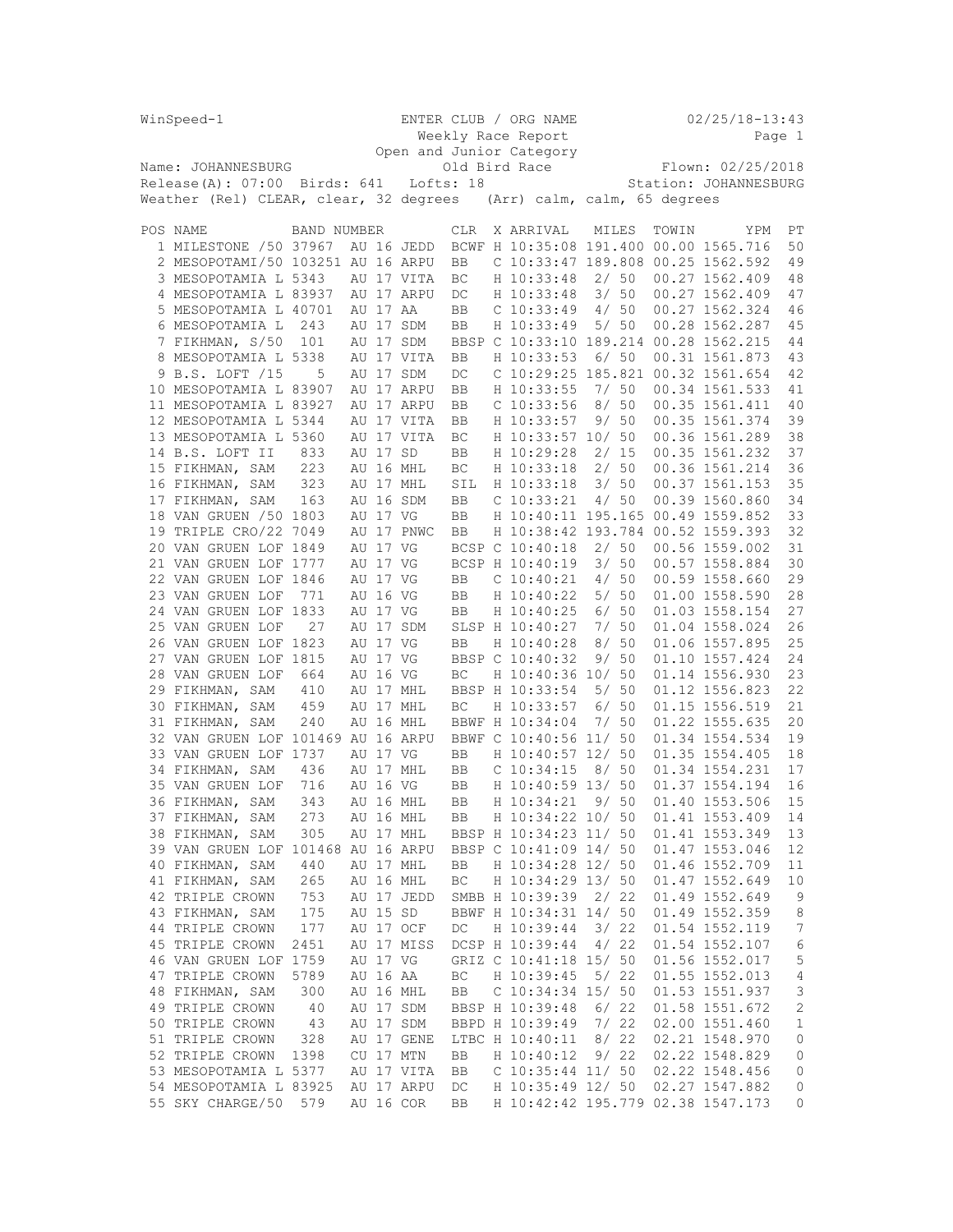| 56 VAN GRUEN LOF                                                                | 660         | AU 16 VG |            |                     | BCWF C 10:42:01 16/ 50                 |       |        |       | 02.39 1546.984                   | 0                   |
|---------------------------------------------------------------------------------|-------------|----------|------------|---------------------|----------------------------------------|-------|--------|-------|----------------------------------|---------------------|
| 57 KURD LOFT/56                                                                 | 47          |          | AU 17 SDM  |                     | BBWF H 10:36:46 190.291 02.52 1544.930 |       |        |       |                                  | 0                   |
| 58 KURD LOFT                                                                    | 214         |          | AU 17 SDM  | $DC$                | $C$ 10:36:46 2/ 56                     |       |        |       | 02.53 1544.870                   | 0                   |
| 59 KURD LOFT                                                                    | 597         | AU 16 SD |            |                     | DCSP H 10:36:58                        | 3/56  |        |       | 03.05 1543.447                   | 0                   |
| 60 FIKHMAN, SAM                                                                 | 451         |          | AU 17 MHL  | <b>BB</b>           | H 10:35:47 16/ 50                      |       |        |       | 03.06 1543.188                   | 0                   |
| WinSpeed-1                                                                      |             |          |            |                     | ENTER CLUB / ORG NAME                  |       |        |       | $02/25/18-13:43$                 |                     |
|                                                                                 |             |          |            |                     | Weekly Race Report                     |       |        |       |                                  | Page 2              |
|                                                                                 |             |          |            |                     | Open and Junior Category               |       |        |       |                                  |                     |
| Name: JOHANNESBURG                                                              |             |          |            |                     | Old Bird Race                          |       |        |       | Flown: 02/25/2018                |                     |
|                                                                                 |             |          |            |                     |                                        |       |        |       |                                  |                     |
| POS NAME                                                                        | BAND NUMBER |          |            | <b>CLR</b>          | X ARRIVAL                              | MILES |        | TOWIN | YPM                              | РT                  |
| 61 FIKHMAN, SAM                                                                 | 423         |          | AU 17 MHL  |                     | SLAT H 10:35:49 17/ 50                 |       |        |       | 03.07 1542.997                   | $\mathbf{0}$        |
| 62 MILESTONE LOF 1370                                                           |             | AU 16 SD |            | BB                  | $C$ 10:38:26 2/ 50                     |       |        |       | 03.17 1542.075                   | 0                   |
| 63 KURD LOFT                                                                    | 424         | AU 17 SD |            |                     | DCWF C 10:37:11 4/ 56                  |       |        |       | 03.18 1541.919                   | 0                   |
| 64 MILESTONE LOF 37984                                                          |             |          | AU 16 JEDD |                     | BBWF H 10:38:28                        |       | 3/50   |       | 03.20 1541.793                   | 0                   |
| 65 SKY CHARGERS                                                                 | 26          |          | AU 17 COR  | <b>BB</b>           | $C$ 10:43:30                           |       | 2/50   |       | 03.26 1541.646                   | 0                   |
| --------------------------------- Above are 10 percent ------------------------ |             |          |            |                     |                                        |       |        |       |                                  |                     |
| 66 FIKHMAN, SAM                                                                 | 105         |          | AU 17 SDM  | BB                  | H 10:36:02 18/ 50                      |       |        |       | 03.20 1541.509                   | 0                   |
|                                                                                 |             |          |            |                     | H 10:36:02 19/ 50                      |       |        |       | 03.20 1541.450                   |                     |
| 67 FIKHMAN, SAM                                                                 | 387         |          | AU 16 MHL  | ВC                  |                                        |       |        |       |                                  | 0                   |
| 68 KURD LOFT                                                                    | 1150        | AU 16 SD |            | BC                  | H 10:37:17 5/ 56                       |       |        |       | 03.24 1541.209                   | $\mathsf{O}\xspace$ |
| 69 FIKHMAN, SAM                                                                 | 245         |          | AU 16 MHL  | BB                  | $C$ 10:36:04 20/ 50                    |       |        |       | 03.23 1541.164                   | 0                   |
| 70 SKY CHARGERS                                                                 | 52010       | AU 16 AA |            |                     | SLPD H 10:43:35                        | 3/50  |        |       | 03.30 1541.118                   | 0                   |
| 71 KURD LOFT                                                                    | 203         |          | AU 17 SDM  |                     | BBSP H 10:37:18                        |       | 6/56   |       | 03.25 1541.032                   | 0                   |
| 72 SKY CHARGERS                                                                 | 512         |          | AU 16 COR  |                     | BBSP H 10:43:46                        |       | 4/50   |       | 03.42 1539.763                   | 0                   |
| 73 SJ LOFT/47                                                                   | 105         |          | AU 17 COR  |                     | BCSP C 10:32:03 185.503 03.31 1539.629 |       |        |       |                                  | 0                   |
| 74 SKY CHARGERS                                                                 | 52011       | AU 16 AA |            | BB                  | H 10:43:51                             | 5/ 50 |        |       | 03.46 1539.259                   | 0                   |
| 75 LULUS LOFT/31 697                                                            |             | AU 17 SD |            | BB                  | H 10:36:43 189.547 03.39 1539.259      |       |        |       |                                  | $\mathbb O$         |
| 76 GARVER, MI/22 1111                                                           |             | AU 17 SD |            | <b>BB</b>           | C 10:34:01 187.182 03.37 1539.236      |       |        |       |                                  | 0                   |
| 77 SKY CHARGERS                                                                 | 74          |          | AU 17 COR  |                     | BBSP C 10:43:57                        |       | $6/50$ |       | 03.52 1538.583                   | 0                   |
| 78 LULUS LOFT                                                                   | 65          |          | AU 17 SDM  | GRZ                 | $C$ 10:36:54                           |       | 2/31   |       | 03.50 1537.993                   | $\mathbb O$         |
| 79 LULUS LOFT                                                                   | 699         |          | AU 17 SDM  | BB                  | H 10:36:57                             |       | 3/31   |       | 03.53 1537.627                   | 0                   |
| 80 LULUS LOFT                                                                   | 73          |          | AU 17 SDM  |                     | BBWF H 10:37:06                        |       | 4/31   |       | 04.01 1536.635                   | 0                   |
| 81 AVITRON/41                                                                   | 33          |          | AU 16 SDM  | DC                  | H 10:42:19 194.126 04.07 1536.621      |       |        |       |                                  | 0                   |
| 82 MESOPOTAMIA L 40700                                                          |             | AU 17 AA |            | SIL                 | H 10:37:33 13/ 50                      |       |        |       | 04.11 1535.490                   | 0                   |
| 83 SKY CHARGERS                                                                 | 25773       |          | AU 15 JEDD | DC                  | $C$ 10:44:25                           |       | 7/50   |       | 04.20 1535.384                   | 0                   |
| 84 VAN GRUEN LOF 101463 AU 16 ARPU                                              |             |          |            |                     | BCWF C 10:43:42 17/ 50                 |       |        |       | 04.20 1535.287                   | 0                   |
| 85 MESOPOTAMIA L 5388                                                           |             |          | AU 17 VITA | BC                  | H 10:37:38 14/ 50                      |       |        |       | 04.16 1534.914                   | $\mathbb O$         |
| 86 VAN GRUEN LOF                                                                | 24          |          | AU 17 SDM  | BC                  | H 10:43:47 18/ 50                      |       |        |       | 04.25 1534.807                   | 0                   |
| 87 VAN GRUEN LOF                                                                | 99          |          | AU 16 SDM  | BC                  | $C$ 10:43:47 19/ 50                    |       |        |       | 04.25 1534.738                   | 0                   |
| 88 MESOPOTAMIA L 5352                                                           |             |          | AU 17 VITA | ВC                  | H 10:37:42 15/ 50                      |       |        |       | 04.20 1534.503                   | 0                   |
| 89 VAN GRUEN LOF                                                                | 385         |          | AU 17 SPO  | BC                  | H 10:43:54 20/ 50                      |       |        |       | 04.31 1534.018                   | 0                   |
| 90 KURD LOFT                                                                    | 13          | AU 16 SD |            | BB                  | H 10:38:22                             | 7/56  |        |       | 04.28 1533.611                   | 0                   |
| 91 Antal Les/50                                                                 | 241         | AU 17 SD |            |                     | BCSP H 10:43:25 194.660 04.36 1533.377 |       |        |       |                                  | 0                   |
| 92 VAN GRUEN LOF 1203                                                           |             | AU 15 SD |            | WHT                 | H 10:44:00 21/ 50                      |       |        |       | 04.38 1533.288                   | 0                   |
|                                                                                 | 125         |          |            |                     | $C$ 10:38:29                           | 8/56  |        |       | 04.35 1532.792                   |                     |
| 93 KURD LOFT<br>94 MILESTONE LOF                                                |             | AU 16 SD |            | DC                  |                                        |       |        |       |                                  | 0                   |
|                                                                                 | 180         |          | AU 17 SDM  | BB                  | H 10:39:46                             | 4/50  |        |       | 04.38 1532.685<br>04.37 1532.581 | 0                   |
| 95 KURD LOFT                                                                    | 454         | AU 17 SD |            |                     | DCSP C 10:38:30                        | 9/56  |        |       |                                  | $\mathbb O$         |
| 96 Antal Les                                                                    | 1861        | AU 17 SD |            | BB                  | H 10:43:39                             | 2/50  |        |       | 04.50 1531.800                   | $\mathbb O$         |
| 97 SJ LOFT                                                                      | 1950        | AU 15 SD |            | BB                  | H 10:33:13                             | 2/47  |        |       | 04.41 1531.217                   | $\mathbb O$         |
| 98 SJ LOFT                                                                      | 189         |          | AU 17 COR  | BC                  | H 10:33:18                             | 3/47  |        |       | 04.47 1530.571                   | $\mathbb O$         |
| 99 VAN GRUEN LOF 1604                                                           |             | AU 15 VG |            |                     | GRIZ H 10:44:28 22/ 50                 |       |        |       | 05.06 1530.089                   | $\mathbb O$         |
| 100 RED STAR L/31 1637                                                          |             | AU 17 SD |            |                     | BBWF H 10:37:33 189.135 04.57 1530.014 |       |        |       |                                  | $\mathbb O$         |
| 101 PNA LOFT/4                                                                  | 445         |          | AU 15 PNA  | BC                  | H 10:39:08 190.425 05.04 1529.405      |       |        |       |                                  | $\mathbb O$         |
| 102 FIKHMAN, SAM                                                                | 493         |          | AU 17 MHL  |                     | SLAT H 10:37:50 21/ 50                 |       |        |       | 05.08 1528.771                   | $\mathbb O$         |
| 103 KURD LOFT                                                                   | 138         | AU 16 SD |            |                     | BBSP H 10:39:05 10/ 56                 |       |        |       | 05.12 1528.548                   | $\mathbb O$         |
| 104 RED STAR LOFT 1638                                                          |             | AU 17 SD |            | $\operatorname{BC}$ | H 10:37:49                             | 2/31  |        |       | 05.13 1528.200                   | $\mathbb O$         |
| 105 MILESTONE LOF                                                               | 186         |          | AU 17 SDM  |                     | BBWF H 10:40:35                        | 5/50  |        |       | 05.27 1526.999                   | $\mathbb O$         |
| 106 MILESTONE LOF 1577                                                          |             | AU 17 SD |            |                     | BLAC H 10:40:36                        | 6/50  |        |       | 05.28 1526.838                   | $\mathbf 0$         |
| 107 CANO, TOM/39                                                                | 783         | AU 17 SD |            | BB                  | H 10:39:23 190.326 05.27 1526.782      |       |        |       |                                  | 0                   |
| 108 MILESTONE LOF 1558                                                          |             | AU 17 SD |            | DC                  | H 10:40:37                             | 7/50  |        |       | 05.29 1526.722                   | $\mathbb O$         |
| 109 MILESTONE LOF                                                               | 167         |          | AU 17 SDM  | BB                  | H 10:40:38                             | 8/50  |        |       | 05.30 1526.607                   | 0                   |
| 110 MILESTONE LOF 1530                                                          |             | AU 17 SD |            | DC                  | H 10:40:40                             | 9/50  |        |       | 05.32 1526.446                   | 0                   |
| 111 MILESTONE LOF 1321                                                          |             | AU 16 SD |            | BB                  | H 10:40:41 10/ 50                      |       |        |       | 05.33 1526.319                   | 0                   |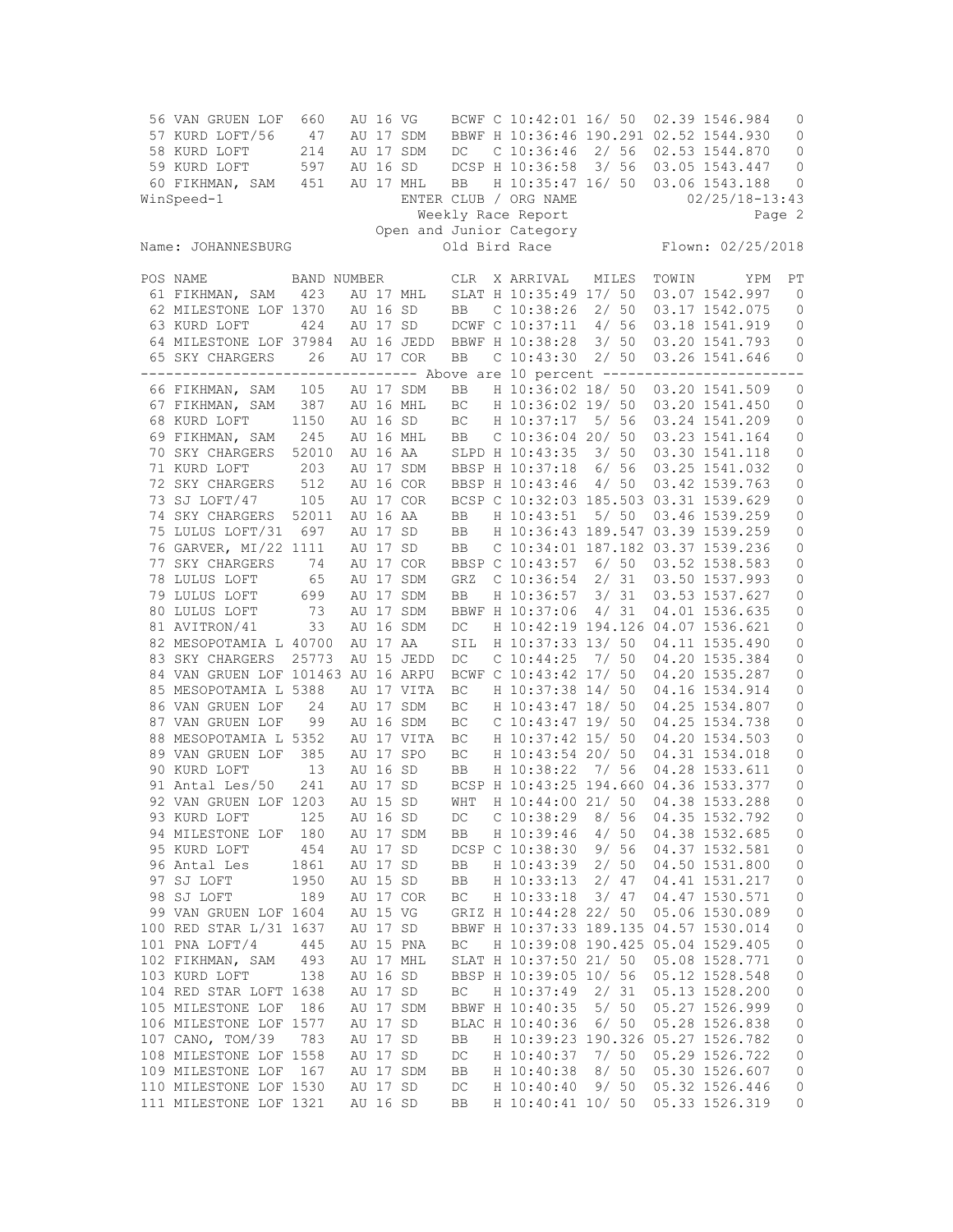112 Antal Les 1873 AU 17 SD BB C 10:44:34 3/ 50 05.45 1525.559 0 113 Antal Les 1864 AU 17 SD BB H 10:44:37 4/ 50 05.48 1525.230 0 114 CANO, TOM 298 AU 17 SDM BB C 10:39:39 2/ 39 05.42 1525.033 0 115 VAN GRUEN LOF 1756 AU 17 VG BB C 10:45:17 23/ 50 05.55 1524.588 0 116 KURD LOFT 42 AU 16 SD BBWF H 10:40:02 11/ 56 06.09 1521.891 0 117 KURD LOFT 217 AU 17 SDM DC C 10:40:04 12/ 56 06.11 1521.672 0 118 KURD LOFT 460 AU 17 SD BCSP H 10:40:04 13/ 56 06.11 1521.672 0 119 TRIPLE CROWN 2960 AU 17 COM BB H 10:44:08 10/ 22 06.18 1521.627 0 120 TRIPLE CROWN 1728 AU 17 EMAN BB H 10:44:10 11/ 22 06.20 1521.457 0 121 SKY CHARGERS 72 AU 17 COR BBSP C 10:46:30 8/ 50 06.26 1521.206 0 WinSpeed-1 **ENTER CLUB** / ORG NAME 02/25/18-13:43 Weekly Race Report Page 3 Open and Junior Category Name: JOHANNESBURG Old Bird Race Flown: 02/25/2018 POS NAME BAND NUMBER CLR X ARRIVAL MILES TOWIN YPM PT 122 TRIPLE CROWN 18 AU 17 SBRP DCWF H 10:44:13 12/ 22 06.23 1521.027 0 123 SJ LOFT 86 AU 15 COR BB H 10:35:00 4/ 47 06.28 1518.505 0 124 B.S. LOFT II 862 AU 17 SD DCWF H 10:35:24 3/ 15 06.31 1518.288 0 125 VAN GRUEN LOF 32 AU 17 AH BBWF H 10:46:16 24/ 50 06.54 1517.963 0 126 AU 16 SD DC C 10:40:49 14/ 56 06.55 1516.562 0<br>1264 AU 17 SD RC C 10:45:54 5/ 50 07.05 1516.532 0 127 Antal Les 204 AU 17 SD RC C 10:45:54 5/ 50 07.05 1516.532 0 128 FIKHMAN, SAM 107 AU 17 SDM BC H 10:39:43 22/ 50 07.02 1515.564 0 129 MESOPOTAMIA L 40713 AU 17 AA BB H 10:40:33 16/ 50 07.12 1514.593 0 --------------------------------- Above are 20 percent -------------------------130 AVITRON 554 AU 16 SD BBWF H 10:45:41 2/ 41 07.29 1513.790 0 131 MESOPOTAMIA L 365 AU 17 MESO BB H 10:40:43 17/ 50 07.21 1513.461 0 132 MILESTONE LOF 169 AU 17 SD GRZ H 10:42:34 11/ 50 07.26 1513.382 0 206 AU 17 SDM BB H 10:41:22 15/ 56 07.29 1512.737 134 KURD LOFT 29 AU 16 SD BB H 10:41:24 16/ 56 07.31 1512.509 0 135 RED STAR LOFT 1511 AU 16 SD BC C 10:40:05 3/ 31 07.29 1512.461 0 136 AVITRON 1288 AU 17 SD BB H 10:45:54 3/ 41 07.42 1512.327 0 137 AVITRON 43 AU 16 SDM GRIZ H 10:45:54 4/ 41 07.42 1512.260 0 138 MILESTONE LOF 277 AU 16 SD DC H 10:42:45 12/ 50 07.37 1512.170 0 139 AVITRON 1202 AU 17 SD WHT H 10:45:57 5/ 41 07.45 1511.992 0 140 LULUS LOFT 290 AU 17 SDM BB C 10:40:49 5/ 31 07.45 1510.726 0<br>141 LULUS LOFT 665 AU 17 SD BB H 10:40:56 6/ 31 07.51 1509.974 0<br>142 LULUS LOFT 668 AU 17 SD WHT H 10:40:59 7/ 31 07.55 1509.530 0<br>142 LULUS LOFT 668 AU 17 141 LULUS LOFT 665 AU 17 SD BB H 10:40:56 6/ 31 07.51 1509.974 0 142 LULUS LOFT 668 AU 17 SD WHT H 10:40:59 7/ 31 07.55 1509.530 0 143 Antal Les 230 AU 17 SD BB H 10:46:58 6/ 50 08.09 1509.394 0 144 FIKHMAN, SAM 486 AU 17 MHL BCSP H 10:40:42 23/ 50 08.00 1508.880 0 145 FIKHMAN, SAM 458 AU 17 MHL BC H 10:40:42 24/ 50 08.00 1508.868 0 146 MESOPOTAMIA L 5372 AU 17 VITA DC H 10:41:24 18/ 50 08.02 1508.836 0 147 FIKHMAN, SAM 480 AU 17 MHL BB H 10:40:45 25/ 50 08.03 1508.550 0 148 SJ LOFT 28 AU 16 COR BB C 10:36:27 5/ 47 07.55 1508.356 0 149 LULUS LOFT 79 AU 17 SDM BBWF C 10:41:10 8/ 31 08.06 1508.301 0 150 LULUS LOFT 77 AU 17 SDM BB H 10:41:12 9/ 31 08.08 1508.063 0 622 AU 17 SD BB C 10:41:15 10/ 31 08.11 1507.710 0<br>1277 AU 15 SD BB C 10:42:13 3/ 39 08.16 1507 373 0 152 CANO, TOM 1277 AU 15 SD BB C 10:42:13 3/ 39 08.16 1507.373 0 153 AVITRON 1799 AU 14 SD GRIZ H 10:46:40 6/ 41 08.28 1507.223 0 878 AU 04 SD BC H 10:42:16 4/ 39 08.19 1507.045 155 CANO, TOM 893 AU 04 SD BB H 10:42:18 5/ 39 08.22 1506.774 0 156 CANO, TOM 1300 AU 15 SD BB H 10:42:18 6/ 39 08.22 1506.774 0 157 CANO, TOM 721 AU 17 SD BB H 10:42:20 7/ 39 08.24 1506.559 0 157 CANO, TOM 721 AU 17 SD BB H 10:42:20 7/ 39 08.24 1506.559 0<br>158 CANO, TOM 883 AU 04 SD BB H 10:42:20 8/ 39 08.24 1506.559 0<br>159 KURD LOFT 1145 AU 16 SD BB H 10:42:17 17/ 56 08.24 1506.499 0 159 KURD LOFT 1145 AU 16 SD BB H 10:42:17 17/ 56 08.24 1506.499 0<br>160 KURD LOFT 56 AU 16 SD BB H 10:42:18 18/ 56 08.25 1506.386 0 BB H 10:42:18 18/ 56 08.25 1506.386 0 161 KURD LOFT 1997 AU 15 SD BB H 10:42:18 19/ 56 08.25 1506.386 0 162 KURD LOFT 513 AU 17 SD DC C 10:42:19 20/ 56 08.26 1506.273 0 163 RED STAR LOFT 1609 AU 17 SD BC H 10:41:00 4/ 31 08.24 1506.199 0 164 KURD LOFT 59 AU 16 SD BB H 10:42:21 21/ 56 08.28 1506.048 0 165 KURD LOFT 202 AU 17 SDM BCWF C 10:42:22 22/ 56 08.29 1505.935 0 166 KURD LOFT 533 AU 17 SD BB H 10:42:23 23/ 56 08.29 1505.878 167 SKY CHARGERS 483 AU 15 COR BC C 10:48:51 9/ 50 08.47 1505.585 0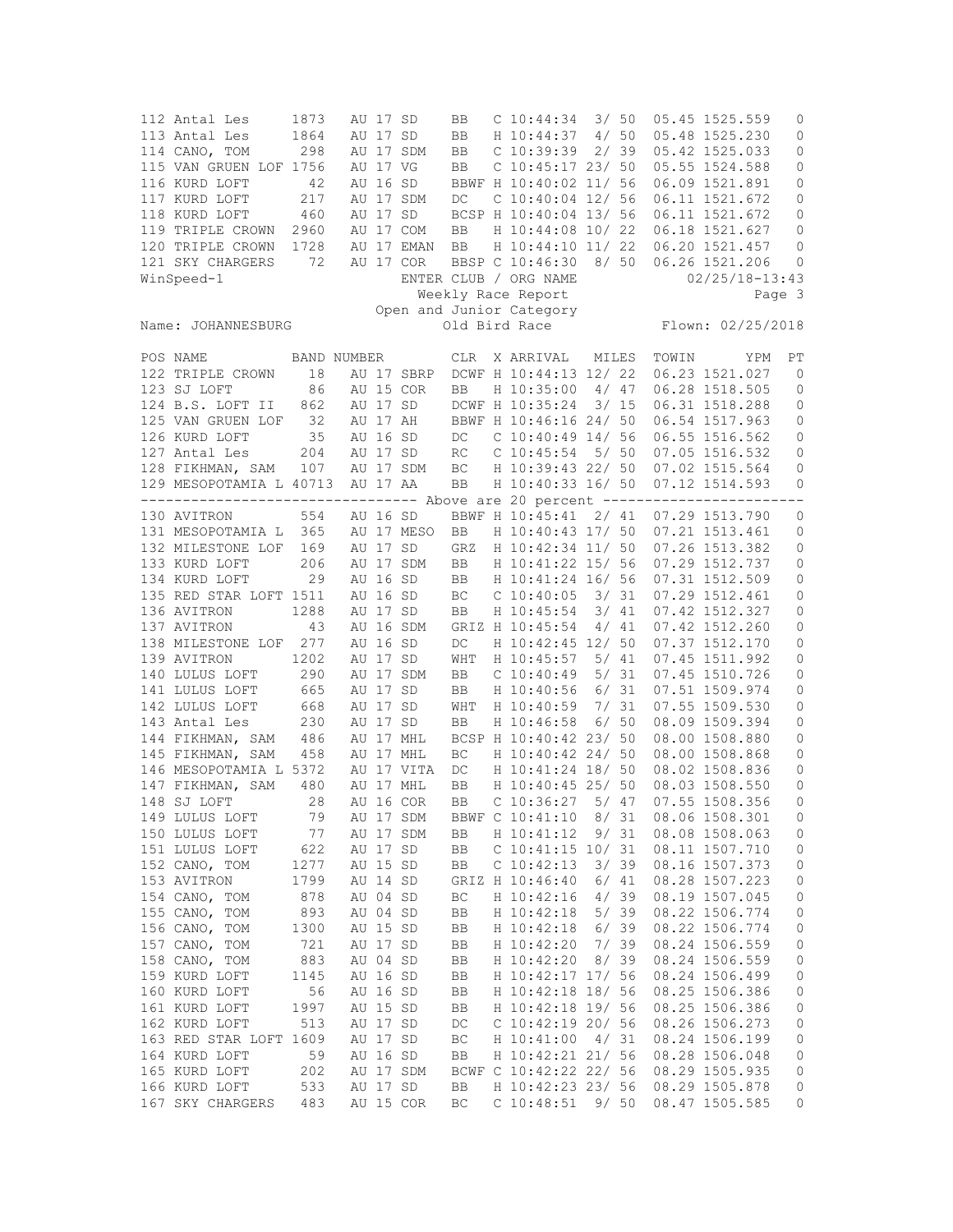| 168 KURD LOFT                       | 559               |       | AU 17 SD |            | BB                     | H 10:42:27 24/ 56                 |       |      |       | 08.34 1505.371     | 0            |
|-------------------------------------|-------------------|-------|----------|------------|------------------------|-----------------------------------|-------|------|-------|--------------------|--------------|
| 169 KURD LOFT                       | 10454             |       |          | AU 16 ARPU | BB                     | H 10:42:27 25/ 56                 |       |      |       | 08.34 1505.371     | 0            |
| 170 TRIPLE CROWN                    | 1021              |       |          | IF 17 LCC  | ВC                     | H 10:46:38 13/22                  |       |      |       | 08.48 1504.876     | 0            |
| 171 Antal Les                       | 1869              |       | AU 17 SD |            | <b>BC</b>              | $C$ 10:47:43                      | 7/ 50 |      |       | 08.54 1504.434     | 0            |
| 172 Antal Les                       | 231               |       | AU 17 SD |            | SIL                    | H 10:47:43                        | 8/50  |      |       | 08.54 1504.423     | 0            |
| 173 Antal Les                       | 210               |       | AU 17 SD |            | ВC                     | $C$ 10:47:45                      |       | 9/50 |       | 08.56 1504.236     | 0            |
| 174 Antal Les                       | 1739              |       | AU 16 SD |            |                        | H 10:47:47 10/ 50                 |       |      |       | 08.58 1504.060     | $\circ$      |
|                                     |                   |       |          |            | BB                     |                                   |       |      |       |                    |              |
| 175 Antal Les                       | 1726              |       | AU 16 SD |            | BB                     | $C$ 10:47:50 11/50                |       |      |       | 09.01 1503.741     | $\circ$      |
| 176 GARVER, MILO                    | 1118              |       | AU 17 SD |            | BB                     | H 10:39:24                        |       | 2/22 |       | 08.59 1501.550     | 0            |
| 177 ANTONIO, G/23                   | 716               |       | AU 16 SD |            | BB                     | H 10:36:45 184.911 08.54 1501.426 |       |      |       |                    | 0            |
| 178 VAN GRUEN LOF                   | 15                |       | AU 15 AH |            | BB                     | H 10:48:50 25/ 50                 |       |      |       | 09.28 1500.927     | 0            |
| 179 MILESTONE LOF 1556              |                   |       | AU 17 SD |            |                        | BCWF H 10:44:27 13/ 50            |       |      |       | 09.19 1500.707     | 0            |
| 180 RED STAR LOFT 1612              |                   |       | AU 17 SD |            | <b>BLK</b>             | $C$ 10:41:54                      |       | 5/31 |       | 09.18 1500.090     | 0            |
| 181 RED STAR LOFT 1549              |                   |       | AU 16 SD |            |                        | BCPD H 10:41:55                   |       | 6/31 |       | 09.19 1499.910     | $\mathbf{0}$ |
| 182 RED STAR LOFT 1626              |                   |       | AU 17 SD |            |                        | BCWF C 10:41:57                   |       | 7/31 |       | 09.21 1499.752     | 0            |
| WinSpeed-1                          |                   |       |          |            |                        | ENTER CLUB / ORG NAME             |       |      |       | $02/25/18 - 13:43$ |              |
|                                     |                   |       |          |            |                        | Weekly Race Report                |       |      |       |                    | Page 4       |
|                                     |                   |       |          |            |                        | Open and Junior Category          |       |      |       |                    |              |
| Name: JOHANNESBURG                  |                   |       |          |            |                        | Old Bird Race                     |       |      |       | Flown: 02/25/2018  |              |
|                                     |                   |       |          |            |                        |                                   |       |      |       |                    |              |
| POS NAME                            | BAND NUMBER       |       |          |            | <b>CLR</b>             | X ARRIVAL                         | MILES |      | TOWIN | YPM                | PT           |
| 183 SJ LOFT                         | 131               |       |          | AU 17 COR  | BB                     | H 10:37:47                        |       | 6/47 |       | 09.16 1499.075     | $\mathbf{0}$ |
| 184 SJ LOFT                         | 113               |       |          | AU 17 COR  | SIL                    | $C$ 10:37:50                      |       | 7/47 |       | 09.18 1498.788     | 0            |
| 185 VAN GRUEN LOF 1811              |                   |       | AU 17 VG |            | <b>BB</b>              | $C$ 10:49:12 26/ 50               |       |      |       | 09.50 1498.472     | 0            |
| 186 AVITRON                         | 322               |       |          | AU 16 ARPU |                        | GRIZ H 10:48:00                   |       | 7/41 |       | 09.48 1498.333     | 0            |
| 187 SKY CHARGERS                    | 20                |       |          | AU 17 COR  |                        | BBSP C 10:49:59 10/ 50            |       |      |       | 09.55 1498.145     | 0            |
| 188 MESOPOTAMIA L 103259 AU 16 ARPU |                   |       |          |            | BB                     | $C$ 10:43:13 19/ 50               |       |      |       | 09.52 1496.478     | $\circ$      |
| 189 ANTONIO, GERA 1811              |                   |       | AU 17 SD |            |                        | CHEC C 10:37:37                   | 2/23  |      |       | 09.45 1495.470     | $\mathbb O$  |
| 190 ANTONIO, GERA                   | 273               |       | AU 15 SD |            | BB                     | $C$ 10:37:40                      |       | 3/23 |       | 09.49 1495.069     | 0            |
| 191 KURD LOFT                       | 102274 AU 16 ARPU |       |          |            | <b>SLT</b>             | H 10:44:24 26/ 56                 |       |      |       | 10.31 1492.302     | $\mathbb O$  |
| 192 FIKHMAN, SAM                    | 434               |       |          | AU 17 MHL  | BB                     | H 10:43:14 26/ 50                 |       |      |       | 10.32 1491.779     | 0            |
|                                     | 316               |       |          | AU 17 MHL  |                        | $C$ 10:43:17 27/ 50               |       |      |       | 10.35 1491.445     | 0            |
| 193 FIKHMAN, SAM                    |                   |       |          |            | BB                     |                                   |       |      |       |                    |              |
| 194 AVITRON                         | 391               |       | AU 16 SD |            |                        | GRIZ H 10:49:05                   | 8/41  |      |       | 10.54 1491.226     | $\circ$      |
| 195 AVITRON                         | 1934              |       | AU 15 SD |            | BB                     | H 10:49:07                        |       | 9/41 |       | 10.55 1491.020     | 0            |
| 196 KURD LOFT                       | 102271 AU 16 ARPU |       |          |            | <b>BB</b>              | H 10:44:41 27/ 56                 |       |      |       | 10.47 1490.464     | 0            |
| 197 AVITRON                         | 556               |       | AU 16 SD |            |                        | GRIZ H 10:49:13 10/ 41            |       |      |       | 11.01 1490.424     | $\circ$      |
| 198 CANO, TOM                       | 766               |       | AU 17 SD |            | GRZ                    | $C$ 10:44:47                      |       | 9/39 |       | 10.51 1490.106     | 0            |
| 199 MILESTONE LOF 25752             |                   |       |          | AU 15 JEDD | ВC                     | $C$ 10:46:13 14/50                |       |      |       | 11.05 1488.977     | 0            |
| 200 MILESTONE LOF                   | 176               |       |          | AU 17 SDM  | BB                     | $C$ 10:46:22 15/ 50               |       |      |       | 11.14 1487.968     | 0            |
| 201 AVITRON                         | 1218              |       | AU 17 SD |            | ВC                     | $C$ 10:49:48 11/41                |       |      |       | 11.36 1486.662     | $\circ$      |
| 202 SJ LOFT                         | 124               |       |          | AU 17 COR  | BC                     | H 10:39:50                        | 8/47  |      |       | 11.18 1485.153     | 0            |
| 203 RED STAR LOFT 1627              |                   |       | AU 17 SD |            | BC                     | $C$ 10:44:15                      | 8/31  |      |       | 11.38 1484.382     | 0            |
| 204 RED STAR LOFT 1650              |                   | AU 17 |          | SD         |                        | BCWF H 10:44:15                   |       | 9/31 |       | 11.39 1484.315     | 0            |
| 205 CANO, TOM                       | 1639              |       | AU 16 SD |            | <b>BB</b>              | H 10:45:41 10/ 39                 |       |      |       | 11.45 1484.164     | $\mathbf{0}$ |
| 206 SKY CHARGERS                    | 444               |       |          | AU 15 COR  |                        | $C$ 10:52:11 11/ 50               |       |      |       | 12.07 1483.972     | 0            |
|                                     |                   |       |          |            | ВC                     |                                   |       |      |       |                    |              |
| 207 LULUS LOFT                      | 660               |       |          | AU 17 SD   | $\mathbb{B}\mathbb{C}$ | $C$ 10:44:49 11/31                |       |      |       | 11.45 1483.870     | 0            |
| 208 FIKHMAN, SAM                    | 332               |       |          | AU 17 MHL  | BB                     | H 10:44:27 28/ 50                 |       |      |       | 11.45 1483.693     | 0            |
| 209 FIKHMAN, SAM                    | 414               |       |          | AU 17 MHL  | BB                     | $C$ 10:44:28 29/ 50               |       |      |       | 11.46 1483.572     | 0            |
| 210 FIKHMAN, SAM                    | 30507             |       |          | AU 17 JEDD |                        | BBSP H 10:44:28 30/ 50            |       |      |       | 11.47 1483.517     | 0            |
| 211 LULUS LOFT                      | 69                |       |          | AU 17 SDM  | BB                     | H 10:44:52 12/ 31                 |       |      |       | 11.48 1483.485     | 0            |
| 212 LULUS LOFT                      | 289               |       |          | AU 17 SDM  | ВC                     | C 10:44:53 13/31                  |       |      |       | 11.49 1483.441     | $\circ$      |
| 213 RED STAR LOFT 1503              |                   |       |          | AU 16 SD   | ВC                     | $C$ 10:44:24 10/31                |       |      |       | 11.47 1483.389     | 0            |
| 214 FIKHMAN, SAM                    | 334               |       |          | AU 16 MHL  |                        | BBSP H 10:44:37 31/ 50            |       |      |       | 11.55 1482.603     | $\mathbb O$  |
| 215 RED STAR LOFT 1642              |                   |       |          | AU 17 SD   | $\mathbb{W}\mathbb{T}$ | H 10:44:32 11/ 31                 |       |      |       | 11.56 1482.498     | $\mathbb O$  |
| 216 FIKHMAN, SAM                    | 266               |       |          | AU 16 MHL  | ВC                     | C 10:44:39 32/ 50                 |       |      |       | 11.58 1482.284     | 0            |
|                                     |                   |       |          |            |                        | H 10:48:51 192.684 12.15 1481.837 |       |      |       |                    |              |
| 217 DOVE LANDI/10 1450              |                   |       | AU 12 SD |            | BB                     |                                   |       |      |       |                    | 0            |
| 218 FIKHMAN, SAM                    | 158               |       |          | AU 16 SDM  | ВC                     | $C$ 10:45:04 33/ 50               |       |      |       | 12.22 1479.606     | $\circ$      |
| 219 KURD LOFT                       | 498               |       |          | AU 17 SD   |                        | BBWF H 10:46:27 28/ 56            |       |      |       | 12.34 1478.772     | $\circ$      |
| 220 KURD LOFT                       | 201               |       |          | AU 17 SDM  | BB                     | C 10:46:29 29/ 56                 |       |      |       | 12.36 1478.609     | 0            |
| 221 FIKHMAN, SAM                    | 446               |       |          | AU 17 MHL  | DC                     | H 10:45:13 34/ 50                 |       |      |       | 12.32 1478.555     | $\circ$      |
| 222 TRIPLE CROWN                    | 17148             |       |          | AU 17 APC  | BB                     | H 10:50:43 14/ 22                 |       |      |       | 12.53 1478.242     | 0            |
| 223 Antal Les                       | 249               |       |          | AU 17 SD   | SIL                    | H 10:51:48 12/ 50                 |       |      |       | 12.59 1477.987     | 0            |
| 224 MILESTONE LOF                   | 873               |       |          | AU 16 SD   | ВC                     | H 10:47:57 16/ 50                 |       |      |       | 12.49 1477.655     | 0            |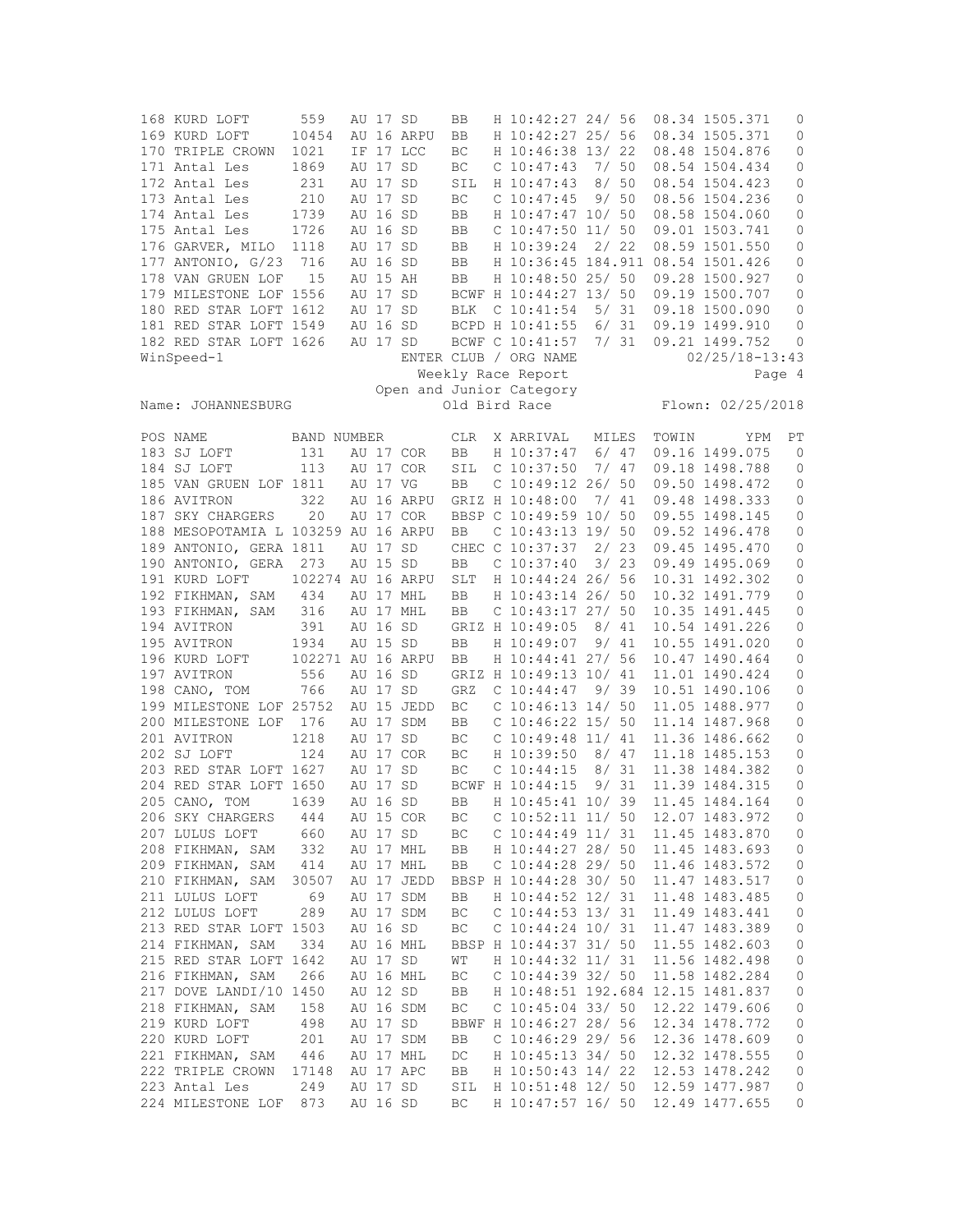| 225 Antal Les                     | 1858        |          | AU 17 SD |            | BB         | $C$ 10:51:55 13/50                     |       |      |       | 13.06 1477.254                   | 0            |
|-----------------------------------|-------------|----------|----------|------------|------------|----------------------------------------|-------|------|-------|----------------------------------|--------------|
| 226 Antal Les                     | 221         |          | AU 17 SD |            | BB         | $C$ 10:51:55 14/ 50                    |       |      |       | 13.06 1477.191                   | 0            |
| 227 MILESTONE LOF                 | 105         |          | AU 17 SD |            | $DC$       | H 10:48:02 17/ 50                      |       |      |       | 12.54 1477.115                   | 0            |
| 228 Antal Les                     | 1377        |          | AU 16 SD |            | RC         | C 10:51:57 15/ 50                      |       |      |       | 13.08 1477.053                   |              |
|                                   |             |          |          |            |            |                                        |       |      |       |                                  | 0            |
| 229 SJ LOFT                       | 114         |          |          | AU 17 COR  | SIL        | $C$ 10:41:06 9/ 47                     |       |      |       | 12.35 1476.589                   | 0            |
| 230 AVITRON                       | 1224        |          | AU 17 SD |            |            | GRIZ C 10:51:23 12/ 41                 |       |      |       | 13.11 1476.479                   | 0            |
| 231 Antal Les                     | 201         |          | AU 17 SD |            |            | BCSP H 10:52:03 16/ 50                 |       |      |       | 13.14 1476.374                   | 0            |
| 232 Antal Les                     | 218         |          | AU 17 SD |            | BB         | C 10:52:11 17/ 50                      |       |      |       | 13.22 1475.505                   | 0            |
|                                   |             |          |          |            |            |                                        |       |      |       |                                  |              |
| 233 SKY CHARGERS                  | 47          |          |          | AU 17 COR  |            | SLSP C 10:53:33 12/ 50                 |       |      |       | 13.29 1475.299                   | 0            |
| 234 GARVER, MILO                  | 922         |          | AU 15 SD |            |            | DCSP C 10:43:28 3/22                   |       |      |       | 13.03 1474.202                   | 0            |
| 235 VAN GRUEN LOF 1818            |             |          | AU 17 VG |            | BB         | $C$ 10:53:01 27/ 50                    |       |      |       | 13.39 1473.972                   | 0            |
| 236 TRIPLE CROWN                  | 169         |          |          | AU 17 JHS  | BB         | H 10:51:25 15/ 22                      |       |      |       | 13.35 1473.760                   | 0            |
|                                   |             |          |          |            |            |                                        |       |      |       |                                  |              |
| 237 VAN GRUEN LOF 1206            |             |          | AU 15 SD |            | SIL        | C 10:53:05 28/ 50                      |       |      |       | 13.43 1473.561                   | 0            |
| 238 TRIPLE CROWN                  | 12082       |          | AU 17 AA |            | BC         | H 10:51:28 16/ 22                      |       |      |       | 13.38 1473.473                   | 0            |
| 239 MESOPOTAMIA L 83924           |             |          |          | AU 17 ARPU | ВC         | H 10:46:51 20/ 50                      |       |      |       | 13.29 1472.598                   | 0            |
| 240 MESOPOTAMIA L                 | 394         |          |          | AU 17 MESO | ВC         | $C$ 10:46:52 21/ 50                    |       |      |       | 13.30 1472.446                   | 0            |
| 241 SJ LOFT                       | 1201        |          | AU 17 SD |            | WHT        | $C$ 10:41:49 10/ 47                    |       |      |       | 13.18 1471.774                   | 0            |
|                                   |             |          |          |            |            |                                        |       |      |       |                                  |              |
| 242 SJ LOFT                       | 87          |          |          | AU 15 COR  | BC         | H 10:42:02 11/ 47                      |       |      |       | 13.30 1470.437                   | 0            |
| 243 Antal Les                     | 1868        |          | AU 17 SD |            | SIL        | H 10:53:21 18/ 50                      |       |      |       | 14.32 1468.180                   | $\mathbf{0}$ |
| 244 Antal Les                     | 1874        |          | AU 17 SD |            | BB         | $C$ 10:53:27 19/ 50                    |       |      |       | 14.38 1467.562                   | 0            |
| WinSpeed-1                        |             |          |          |            |            | ENTER CLUB / ORG NAME                  |       |      |       | $02/25/18 - 13:43$               |              |
|                                   |             |          |          |            |            |                                        |       |      |       |                                  |              |
|                                   |             |          |          |            |            | Weekly Race Report                     |       |      |       | Page 5                           |              |
|                                   |             |          |          |            |            | Open and Junior Category               |       |      |       |                                  |              |
| Name: JOHANNESBURG                |             |          |          |            |            | Old Bird Race                          |       |      |       | Flown: 02/25/2018                |              |
|                                   |             |          |          |            |            |                                        |       |      |       |                                  |              |
| POS NAME                          | BAND NUMBER |          |          |            | <b>CLR</b> | X ARRIVAL                              | MILES |      | TOWIN | Y PM                             | PT           |
|                                   |             |          |          |            |            | H 10:49:33 18/ 50                      |       |      |       |                                  |              |
| 245 MILESTONE LOF 37972           |             |          |          | AU 16 JEDD | ВC         |                                        |       |      |       | 14.25 1467.325                   | $\mathbf{0}$ |
| 246 MILESTONE LOF                 | 187         |          |          | AU 17 SDM  | BB         | $C$ 10:49:34 19/ 50                    |       |      |       | 14.26 1467.218                   | 0            |
| 247 Antal Les                     | 1877        |          | AU 17 SD |            | BB         | H 10:53:31 20/ 50                      |       |      |       | 14.42 1467.101                   | 0            |
| 248 ANTONIO, GERA 1809            |             |          | AU 17 SD |            | BB         | H 10:41:53 4/23                        |       |      |       | 14.02 1466.637                   | 0            |
| 249 SJ LOFT                       | 120         |          |          | AU 17 COR  | DC         | $C$ 10:42:37 12/ 47                    |       |      |       | 14.05 1466.584                   | 0            |
|                                   |             |          |          |            |            |                                        |       |      |       |                                  |              |
| 250 LULUS LOFT                    | 76          |          |          | AU 17 SDM  |            | BBWF H 10:47:31 14/ 31                 |       |      |       | 14.26 1466.282                   | 0            |
| 251 GARVER, MILO                  | 1015        |          | AU 16 SD |            | BC         | H 10:45:01 4/ 22                       |       |      |       | 14.37 1464.004                   | $\mathbf{0}$ |
| 252 GARVER, MILO                  | 1112        |          | AU 17 SD |            |            | BCSP H 10:45:05                        |       | 5/22 |       | 14.41 1463.538                   | $\circ$      |
| 253 B.S. LOFT II                  | 815         |          | AU 17 SD |            |            | BBWF H 10:43:29                        |       | 4/15 |       | 14.36 1463.329                   | 0            |
| 254 MILESTONE LOF 30900           |             |          |          | AU 15 JEDD | DC         | H 10:50:12 20/ 50                      |       |      |       | 15.04 1463.246                   | 0            |
|                                   |             |          |          |            |            |                                        |       |      |       |                                  |              |
| 255 MILESTONE LOF                 | 451         |          | AU 15 SD |            | BB         | H 10:50:14 21/ 50                      |       |      |       | 15.06 1462.991                   | 0            |
| 256 RED STAR LOFT 1608            |             |          | AU 17 SD |            | BB         | H 10:47:40 12/ 31                      |       |      |       | 15.03 1462.105                   | 0            |
| 257 RED STAR LOFT 1640            |             |          | AU 17 SD |            | BC         | $C$ 10:47:43 13/31                     |       |      |       | 15.06 1461.784                   | 0            |
| 258 KURD LOFT                     | 204         |          |          | AU 17 SDM  | BB         | $C$ 10:49:08 30/ 56                    |       |      |       | 15.15 1461.510                   | 0            |
| 259 ANTONIO, GERA                 | 224         |          | AU 15 SD |            | BB         | H 10:42:54 5/ 23                       |       |      |       | 15.03 1459.969                   | 0            |
|                                   |             |          |          |            |            |                                        |       |      |       |                                  |              |
| 260 SJ LOFT                       | 438         |          |          | AU 13 COR  | BB         | $C$ 10:43:42 13/47                     |       |      |       | 15.10 1459.482                   | 0            |
| 261 SJ LOFT                       | 257         |          |          | AU 17 SDM  | BB         | H 10:43:43 14/ 47                      |       |      |       | 15.12 1459.275                   | $\mathbf{0}$ |
| 262 KURD LOFT                     | 185         |          | AU 16 SD |            | <b>BB</b>  | H 10:49:36 31/ 56                      |       |      |       | 15.43 1458.497                   | $\mathbf{0}$ |
| 263 LULUS LOFT                    | 629         |          | AU 17 SD |            | ВC         | H 10:48:47 15/ 31                      |       |      |       | 15.43 1458.121                   | 0            |
| 264 AVITRON                       | 1232        |          | AU 17 SD |            | BB         | H 10:54:27 13/ 41                      |       |      |       | 16.15 1457.178                   | 0            |
|                                   |             |          |          |            |            |                                        |       |      |       |                                  |              |
| 265 MESOPOTAMIA L 247             |             |          |          | AU 17 SDM  | DC         | H 10:49:25 22/ 50                      |       |      |       | 16.04 1456.059                   | 0            |
| 266 MESOPOTAMIA L 83939           |             |          |          | AU 17 ARPU | BB         | $C$ 10:49:28 23/ 50                    |       |      |       | 16.06 1455.753                   | 0            |
| 267 AVITRON                       | 325         |          | AU 16 SD |            | BB         | $C$ 10:54:43 14/41                     |       |      |       | 16.31 1455.523                   | 0            |
| 268 PNA LOFT                      | 1081        |          |          | AU 17 IRPC | BB         | H 10:50:18                             | 2/4   |      |       | 16.15 1455.175                   | 0            |
| 269 AVITRON                       | 35          |          |          | AU 16 SDM  |            | H 10:54:47 15/ 41                      |       |      |       | 16.35 1455.110                   | 0            |
|                                   |             |          |          |            | WHT        |                                        |       |      |       |                                  |              |
| 270 SKY CHARGERS                  | 564         |          |          | AU 16 COR  | PEN        | C 10:56:49 13/ 50                      |       |      |       | 16.45 1454.960                   | 0            |
| 271 AVITRON                       | 1248        |          | AU 17 SD |            | ВB         | $C$ 10:54:48 16/41                     |       |      |       | 16.37 1454.924                   | 0            |
| 272 SKY CHARGERS                  | 95          |          |          | AU 17 COR  | ВC         | $C$ 10:56:55 14/50                     |       |      |       | 16.50 1454.397                   | 0            |
|                                   | 1299        |          | AU 17 SD |            | BC         | H 10:54:56 17/ 41                      |       |      |       | 16.44 1454.150                   | 0            |
|                                   |             |          |          |            |            |                                        |       |      |       | 16.48 1453.717                   |              |
| 273 AVITRON                       |             |          |          |            | ВC         | H 10:55:00 18/ 41                      |       |      |       |                                  | 0            |
| 274 AVITRON                       | 372         | AU 16 SD |          |            |            |                                        |       |      |       |                                  |              |
| 275 MILESTONE LOF                 | 429         |          | AU 15 SD |            | BB         | H 10:51:47 22/ 50                      |       |      |       | 16.39 1453.251                   | 0            |
| 276 MILESTONE LOF 37903           |             |          |          | AU 16 JEDD | BB         | H 10:51:48 23/ 50                      |       |      |       | 16.40 1453.115                   | 0            |
|                                   |             |          |          |            |            |                                        |       |      |       |                                  |              |
| 277 RED STAR LOFT 1554            |             |          | AU 16 SD |            | BB         | H 10:49:07 14/ 31                      |       |      |       | 16.30 1452.852                   | 0            |
| 278 SKY CHARGERS                  | 96          |          |          | AU 17 COR  | DC         | $C$ 10:57:17 15/ 50                    |       |      |       | 17.12 1452.119                   | 0            |
| 279 VAN GRUEN LOF 1857            |             |          | AU 17 VG |            |            | BBPD H 10:56:32 29/ 50                 |       |      |       | 17.10 1452.039                   | 0            |
| 280 Antal Les<br>281 SKY CHARGERS | 248         |          | AU 17 SD | AU 15 COR  | ВC         | C 10:55:57 21/ 50<br>H 10:57:19 16/ 50 |       |      |       | 17.08 1451.982<br>17.14 1451.945 | 0            |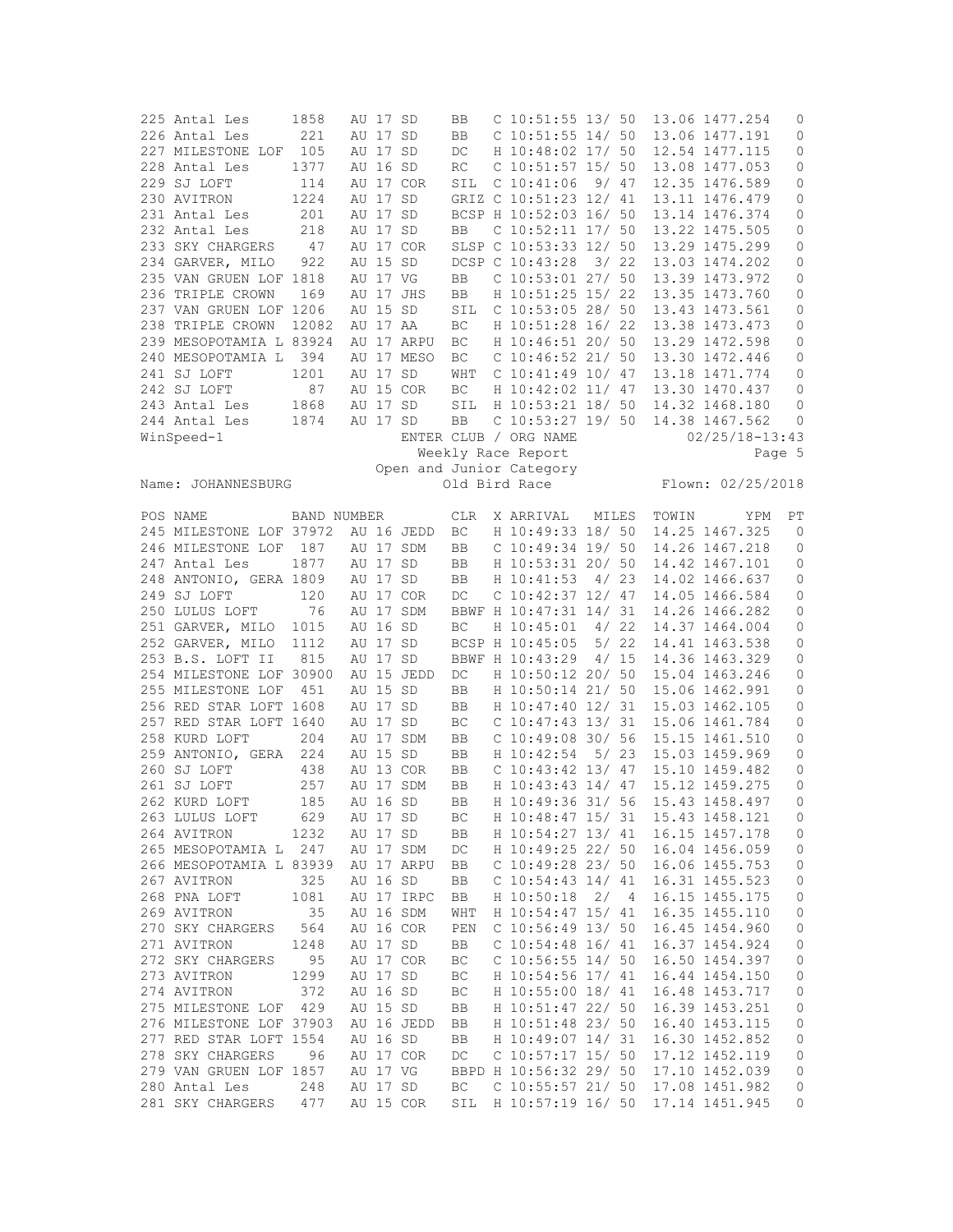| 282 SKY CHARGERS                                                                     | 25777             |  |                      | AU 15 JEDD |            |  | MLSP H 10:57:19 17/ 50                   |       |  |       | 17.14 1451.915     | 0            |
|--------------------------------------------------------------------------------------|-------------------|--|----------------------|------------|------------|--|------------------------------------------|-------|--|-------|--------------------|--------------|
| 283 VAN GRUEN LOF                                                                    | 197               |  |                      | AU 17 SDM  | BB         |  | H 10:56:55 30/ 50                        |       |  |       | 17.33 1449.710     | 0            |
| 284 MESOPOTAMIA L                                                                    | 392               |  |                      | AU 17 MESO | BB         |  | H 10:50:26 24/ 50                        |       |  |       | 17.04 1449.656     | 0            |
| 285 VAN GRUEN LOF 1739                                                               |                   |  | AU 17 VG             |            |            |  | SLSP H 10:56:56 31/ 50                   |       |  |       | 17.34 1449.547     | 0            |
| 286 VAN GRUEN LOF 1828                                                               |                   |  | AU 17 VG             |            | BB         |  | H 10:56:56 32/ 50                        |       |  |       | 17.34 1449.547     | 0            |
| 287 VAN GRUEN LOF 1744                                                               |                   |  | AU 17 VG             |            |            |  | DCWF C 10:56:58 33/ 50                   |       |  |       | 17.36 1449.353     | 0            |
| 288 KURD LOFT                                                                        |                   |  | AU 16 SD             |            |            |  | H 10:51:19 32/ 56                        |       |  |       | 17.25 1447.726     |              |
|                                                                                      | 49                |  |                      |            | BB         |  |                                          |       |  |       |                    | 0            |
| 289 KURD LOFT                                                                        | 102276 AU 16 ARPU |  |                      |            | BB         |  | H 10:51:21 33/ 56                        |       |  |       | 17.28 1447.466     | 0            |
| 290 KURD LOFT                                                                        | 213               |  |                      | AU 17 SDM  | DC         |  | H 10:51:22 34/ 56                        |       |  |       | 17.28 1447.414     | 0            |
| 291 VAN GRUEN LOF                                                                    | 13                |  |                      | AU 17 SDM  | SIL        |  | H 10:57:19 34/ 50                        |       |  |       | 17.57 1447.226     | 0            |
| 292 VAN GRUEN LOF 1755                                                               |                   |  | AU 17 VG             |            | BB         |  | H 10:57:20 35/ 50                        |       |  |       | 17.58 1447.165     | 0            |
| 293 KURD LOFT                                                                        | 445               |  | AU 17 SD             |            | BB         |  | H 10:51:25 35/ 56                        |       |  |       | 17.31 1447.101     | 0            |
| 294 Antal Les                                                                        | 1395              |  | AU 16 SD             |            | BB         |  | $C$ 10:56:46 22/ 50                      |       |  |       | 17.57 1446.912     | 0            |
| 295 MESOPOTAMIA L 40678                                                              |                   |  | AU 17 AA             |            | BB         |  | H 10:50:54 25/ 50                        |       |  |       | 17.33 1446.706     | 0            |
| 296 MESOPOTAMIA L 5345                                                               |                   |  |                      | AU 17 VITA | BB         |  | $C$ 10:50:56 26/ 50                      |       |  |       | 17.34 1446.549     | 0            |
| 297 Antal Les                                                                        | 240               |  | AU 17 SD             |            | BB         |  | $C$ 10:56:51 23/ 50                      |       |  |       | 18.02 1446.475     | 0            |
| 298 Antal Les                                                                        | 228               |  | AU 17 SD             |            |            |  | BCWF C 10:56:52 24/ 50                   |       |  |       | 18.03 1446.373     | 0            |
| 299 AVITRON                                                                          | 343               |  | AU 16 SD             |            | BB         |  | H 10:56:12 19/ 41                        |       |  |       | 18.00 1446.373     | 0            |
|                                                                                      |                   |  |                      |            |            |  |                                          |       |  |       |                    |              |
| 300 Antal Les                                                                        | 1855              |  | AU 17 SD             |            | BB         |  | C 10:56:52 25/ 50                        |       |  |       | 18.03 1446.312     | 0            |
| 301 Antal Les                                                                        | 1875              |  | AU 17 SD             |            | BB         |  | H 10:56:53 26/ 50                        |       |  |       | 18.04 1446.251     | 0            |
| 302 SJ LOFT                                                                          | 109               |  |                      | AU 17 COR  | BB         |  | H 10:45:45 15/ 47                        |       |  |       | 17.14 1446.132     | 0            |
| 303 Antal Les                                                                        | 1860              |  | AU 17 SD             |            | BB         |  | H 10:56:54 27/ 50                        |       |  |       | 18.05 1446.118     | 0            |
| 304 KURD LOFT                                                                        | 102272 AU 16 ARPU |  |                      |            |            |  | BBWF H 10:51:34 36/ 56                   |       |  |       | 17.41 1446.112     | 0            |
| 305 AVITRON                                                                          | 1231              |  | AU 17 SD             |            | BC         |  | $C$ 10:56:15 20/ 41                      |       |  |       | 18.03 1446.077     | $\mathbf{0}$ |
| 306 Antal Les                                                                        | 1870              |  | AU 17 SD             |            | BB         |  | $C$ 10:56:55 28/ 50                      |       |  |       | 18.06 1446.017     | 0            |
| WinSpeed-1                                                                           |                   |  |                      |            |            |  | ENTER CLUB / ORG NAME                    |       |  |       | $02/25/18 - 13:43$ |              |
|                                                                                      |                   |  |                      |            |            |  | Weekly Race Report                       |       |  |       |                    | Page 6       |
|                                                                                      |                   |  |                      |            |            |  |                                          |       |  |       |                    |              |
| Open and Junior Category<br>Flown: 02/25/2018<br>Name: JOHANNESBURG<br>Old Bird Race |                   |  |                      |            |            |  |                                          |       |  |       |                    |              |
|                                                                                      |                   |  |                      |            |            |  |                                          |       |  |       |                    |              |
| POS NAME                                                                             | BAND NUMBER       |  |                      |            | CLR        |  | X ARRIVAL                                | MILES |  | TOWIN | YPM                | РT           |
|                                                                                      |                   |  |                      |            |            |  |                                          |       |  |       |                    |              |
| 307 SKY CHARGERS                                                                     | 59                |  |                      | AU 17 COR  |            |  | BBSP C 10:58:18 18/ 50                   |       |  |       | 18.14 1445.863     | 0            |
| 308 Antal Les                                                                        | 1882              |  | AU 17 SD             |            | BC         |  | H 10:56:58 29/ 50                        |       |  |       | 18.09 1445.762     | 0            |
| 309 SJ LOFT                                                                          | 135               |  |                      | AU 17 COR  | BB         |  | H 10:45:49 16/ 47                        |       |  |       | 17.18 1445.705     | 0            |
| 310 SJ LOFT                                                                          | $\mathbf{1}$      |  |                      | AU 16 COR  | BB         |  | H 10:45:50 17/ 47                        |       |  |       | 17.19 1445.599     | 0            |
|                                                                                      |                   |  |                      |            |            |  |                                          |       |  |       |                    |              |
| 311 RED STAR LOFT 1616                                                               |                   |  | AU 17 SD             |            | BB         |  | $C$ 10:50:18 15/31                       |       |  |       | 17.42 1445.345     | 0            |
| 312 SKY CHARGERS                                                                     | 38251             |  |                      | AU 16 JEDD | SIL        |  | $C$ 10:58:29 19/ 50                      |       |  |       | 18.24 1444.812     | 0            |
| 313 AVITRON                                                                          | 363               |  | AU 16 SD             |            |            |  | DCWF H 10:56:31 21/ 41                   |       |  |       | 18.19 1444.446     | 0            |
| 314 MESOPOTAMIA L 5397                                                               |                   |  |                      | AU 17 VITA | DC         |  | H 10:51:18 27/ 50                        |       |  |       | 17.56 1444.256     | 0            |
| 315 DOVE LANDING                                                                     | 1218              |  | AU 16 SD             |            | BB         |  | H 10:54:56                               | 2/10  |  |       | 18.20 1443.467     | 0            |
| 316 MILESTONE LOF                                                                    | 45                |  |                      | AU 15 PAL  | BB         |  | H 10:53:22 24/ 50                        |       |  |       | 18.14 1443.319     | 0            |
| 317 SKY CHARGERS                                                                     | 540               |  |                      | AU 16 COR  | BB         |  | $C$ 10:58:54 20/ 50                      |       |  |       | 18.50 1442.252     | 0            |
| 318 RED STAR LOFT                                                                    | - 38              |  |                      | AU 17 SDM  | BC         |  | H 10:50:49 16/ 31                        |       |  |       | 18.12 1442.162     | 0            |
| 319 KURD LOFT                                                                        | 161               |  | AU 16 SD             |            | <b>BB</b>  |  | H 10:52:15 37/ 56                        |       |  |       | 18.22 1441.868     | $\mathbf 0$  |
| 320 MILESTONE LOF                                                                    | 166               |  | AU 17 SD             |            | ВC         |  | H 10:53:37 25/ 50                        |       |  |       | 18.29 1441.816     | 0            |
|                                                                                      |                   |  |                      |            |            |  |                                          |       |  |       |                    | 0            |
| 321 MILESTONE LOF 37980                                                              |                   |  |                      | AU 16 JEDD | BC         |  | H 10:53:37 26/ 50                        |       |  |       | 18.29 1441.816     |              |
| 322 AVITRON                                                                          | 583               |  | AU 16 SD             |            | ВC         |  | H 10:57:16 22/ 41                        |       |  |       | 19.04 1439.850     | 0            |
| 323 VAN GRUEN LOF                                                                    | 738               |  | AU 16 VG             |            |            |  | GRIZ C 10:58:42 36/ 50                   |       |  |       | 19.20 1438.870     | 0            |
| 324 LULUS LOFT                                                                       | 287               |  |                      | AU 17 SDM  |            |  | BBWF C 10:51:51 16/ 31                   |       |  |       | 18.47 1438.846     | 0            |
| 325 LULUS LOFT                                                                       | 288               |  |                      | AU 17 SDM  |            |  | BBSP H 10:51:55 17/ 31                   |       |  |       | 18.51 1438.370     | 0            |
| 326 LULUS LOFT                                                                       | 657               |  | AU 17 SD             |            | BB         |  | H 10:51:56 18/ 31                        |       |  |       | 18.52 1438.277     | $\mathbb O$  |
| 327 FIKHMAN, SAM                                                                     | 128               |  | AU 15 SD             |            | GRZ        |  | H 10:51:39 35/ 50                        |       |  |       | 18.58 1437.506     | 0            |
| 328 FIKHMAN, SAM                                                                     | 320               |  |                      | AU 16 MHL  |            |  | BBWF C 10:51:41 36/ 50                   |       |  |       | 18.59 1437.350     | 0            |
| 329 FIKHMAN, SAM                                                                     | 114               |  |                      | AU 17 SDM  | BB         |  | $C$ 10:51:43 37/ 50                      |       |  |       | 19.01 1437.154     | 0            |
| 330 LULUS LOFT                                                                       | 88                |  |                      |            |            |  |                                          |       |  |       | 19.10 1436.471     | 0            |
|                                                                                      |                   |  |                      | AU 17 SDM  |            |  | BCWF H 10:52:14 19/ 31                   |       |  |       |                    |              |
| 331 MILESTONE LOF                                                                    | 176               |  | AU 16 GF             |            | BB         |  | H 10:54:37 27/ 50                        |       |  |       | 19.29 1435.691     | 0            |
| 332 MILESTONE LOF                                                                    | 885               |  | AU 16 SD             |            |            |  | BBWF H 10:54:46 28/ 50                   |       |  |       | 19.38 1434.754     | 0            |
| 333 LULUS LOFT                                                                       | 661               |  | AU 17 SD             |            | <b>RED</b> |  | $C$ 10:52:44 20/31                       |       |  |       | 19.40 1433.323     | 0            |
| 334 LULUS LOFT                                                                       | 654               |  | AU 17 SD             |            | BB         |  | $C$ 10:52:53 21/31                       |       |  |       | 19.49 1432.431     | 0            |
| 335 LULUS LOFT                                                                       | 632               |  | AU 17 SD             |            | BB         |  | $C$ 10:52:59 22/ 31                      |       |  |       | 19.55 1431.816     | 0            |
| 336 LULUS LOFT                                                                       | 266               |  |                      | AU 17 SDM  | ВC         |  | H 10:53:01 23/ 31                        |       |  |       | 19.57 1431.662     | 0            |
| 337 Antal Les                                                                        | 383               |  | AU 13 SD<br>AU 17 SD |            | BB         |  | H 10:59:25 30/ 50<br>$C$ 10:59:27 31/ 50 |       |  |       | 20.36 1430.988     | 0            |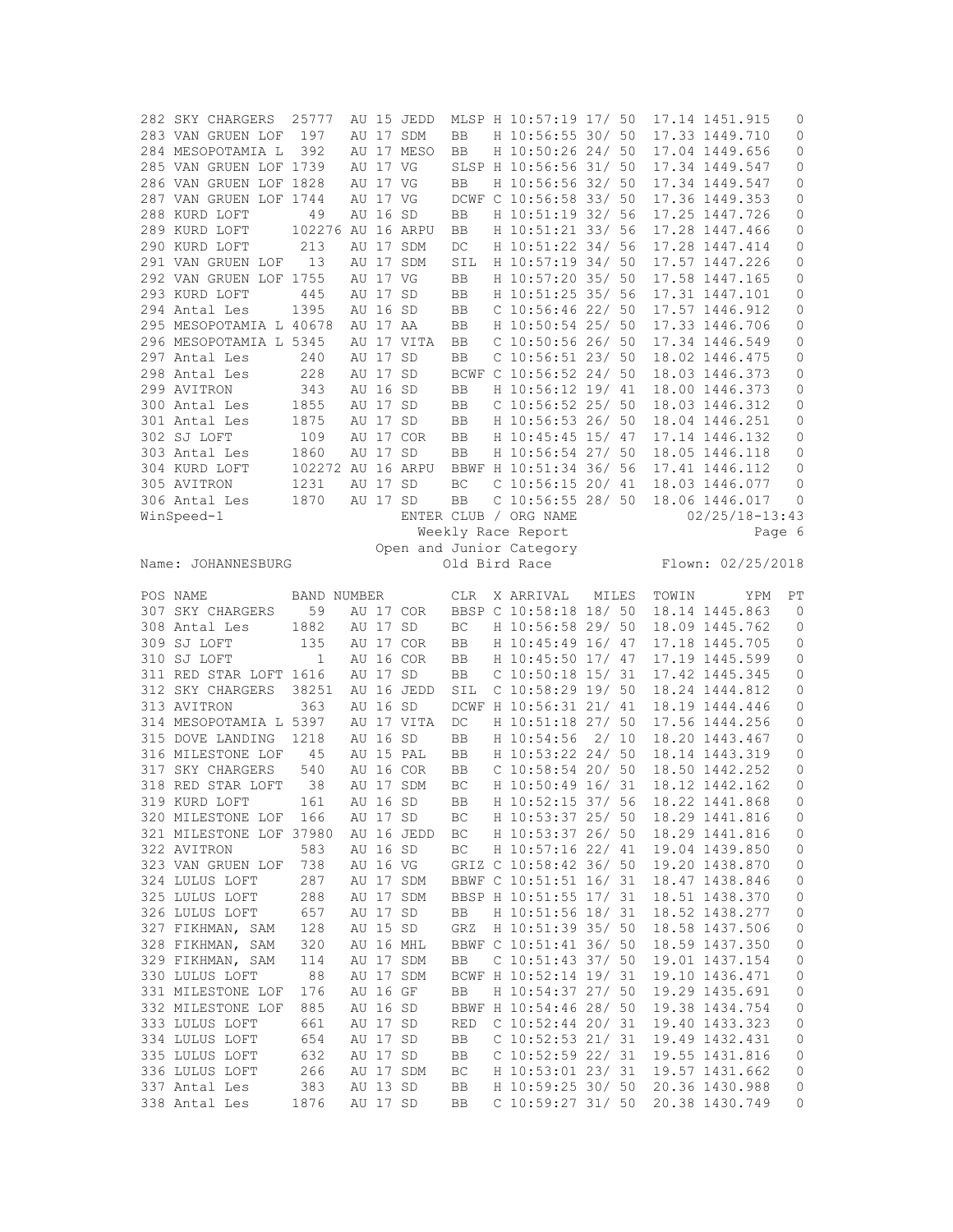| 339 Antal Les           | 1887              |          | AU 17 SD |            | BB         | $C$ 10:59:30 32/ 50      |       |      |       | 20.41 1430.460    | 0              |
|-------------------------|-------------------|----------|----------|------------|------------|--------------------------|-------|------|-------|-------------------|----------------|
| 340 FIKHMAN, SAM        | 314               |          |          | AU 17 MHL  | ВC         | H 10:53:03 38/ 50        |       |      |       | 20.21 1428.942    | 0              |
| 341 KURD LOFT           | 102273 AU 16 ARPU |          |          |            | BB         | H 10:54:46 38/ 56        |       |      |       | 20.52 1426.463    | $\mathbb O$    |
| 342 MILESTONE LOF       | 271               |          | AU 16 SD |            | BB         | H 10:56:09 29/ 50        |       |      |       | 21.01 1426.320    | 0              |
| 343 MILESTONE LOF 1531  |                   |          | AU 17 SD |            |            | BLAC H 10:56:10 30/ 50   |       |      |       | 21.02 1426.229    | 0              |
|                         |                   |          |          |            |            |                          |       |      |       |                   |                |
| 344 KURD LOFT           | 502               |          | AU 17 SD |            |            | BBWF H 10:54:51 39/ 56   |       |      |       | 20.58 1425.906    | 0              |
| 345 B.S. LOFT II        | 860               |          | AU 17 SD |            |            | BKWF H 10:49:23          | 5/ 15 |      |       | 20.30 1425.744    | $\mathbb O$    |
| 346 KURD LOFT           | 215               |          |          | AU 17 SDM  | DC         | C 10:55:05 40/ 56        |       |      |       | 21.11 1424.542    | 0              |
| 347 B.S. LOFT II        | 53                |          |          | AU 16 SDM  | <b>BB</b>  | $C$ 10:49:36             |       | 6/15 |       | 20.43 1424.398    | 0              |
| 348 Antal Les           | 1727              |          | AU 16 SD |            | BC         | $C$ 11:00:45 33/ 50      |       |      |       | 21.56 1422.994    | 0              |
| 349 ANTONIO, GERA 750   |                   |          | AU 16 SD |            | BB         | $C$ 10:48:43             | 6/23  |      |       | 20.51 1422.914    | 0              |
| 350 Antal Les           | 1900              |          | AU 17 SD |            | BB         | H 11:00:53 34/ 50        |       |      |       | 22.04 1422.236    | 0              |
|                         |                   |          |          |            |            |                          |       |      |       |                   |                |
| 351 GARVER, MILO 1124   |                   |          | AU 17 SD |            | SIL        | H 10:51:39               |       | 6/22 |       | 21.15 1422.064    | 0              |
| 352 GARVER, MILO        | 1117              |          | AU 17 SD |            | BB         | C 10:51:42               |       | 7/22 |       | 21.18 1421.767    | 0              |
| 353 LULUS LOFT          | 658               |          | AU 17 SD |            | BC         | $C$ 10:54:41 24/31       |       |      |       | 21.37 1421.434    | 0              |
| 354 SKY CHARGERS        | 14                |          |          | AU 17 COR  | BB         | H 11:02:28 21/ 50        |       |      |       | 22.24 1421.047    | 0              |
| 355 RED STAR LOFT 1651  |                   |          | AU 17 SD |            | BC         | H 10:54:34 17/ 31        |       |      |       | 21.57 1419.117    | $\mathbb O$    |
| 356 RED STAR LOFT 1605  |                   |          | AU 17 SD |            | BC         | $C$ 10:54:34 18/31       |       |      |       | 21.58 1419.066    | 0              |
|                         |                   |          |          |            |            |                          |       |      |       |                   |                |
| 357 RED STAR LOFT 1525  |                   |          | AU 16 SD |            |            | BCWF C 10:54:37 19/ 31   |       |      |       | 22.01 1418.754    | 0              |
| 358 RED STAR LOFT 1611  |                   |          | AU 17 SD |            | BC         | H 10:54:37 20/ 31        |       |      |       | 22.01 1418.754    | 0              |
| 359 B.S. LOFT II        | 137               |          |          | AU 16 SDM  | BB         | $C$ 10:50:31             | 7/15  |      |       | 21.38 1418.683    | 0              |
| 360 FIKHMAN, SAM        | 412               |          |          | AU 17 MHL  |            | BBWF H 10:54:48 39/ 50   |       |      |       | 22.06 1418.282    | $\mathbb O$    |
| 361 AVITRON             | 366               |          | AU 16 SD |            | BC         | H 11:00:53 23/ 41        |       |      |       | 22.41 1418.254    | 0              |
| 362 KURD LOFT           | 549               |          | AU 17 SD |            |            | BCWF H 10:56:13 41/ 56   |       |      |       | 22.20 1417.657    | 0              |
|                         |                   |          | AU 16 SD |            |            |                          |       |      |       |                   |                |
| 363 KURD LOFT           | 200               |          |          |            | DC         | $C$ 10:56:17 42/ 56      |       |      |       | 22.23 1417.307    | 0              |
| 364 MILESTONE LOF       | 818               |          | AU 16 SD |            | BB         | $C$ 10:57:56 31/50       |       |      |       | 22.48 1415.640    | 0              |
| 365 Antal Les           | 1885              |          | AU 17 SD |            | <b>BB</b>  | $C$ 11:02:15 35/ 50      |       |      |       | 23.26 1414.241    | $\mathbb O$    |
| 366 SKY CHARGERS        | 93                |          |          | AU 17 COR  | BB         | H 11:04:03 22/ 50        |       |      |       | 23.58 1411.876    | 0              |
| 367 Antal Les           | 247               |          | AU 17 SD |            | BB         | H 11:02:47 36/ 50        |       |      |       | 23.58 1411.077    | 0              |
| 368 KURD LOFT           | 50                |          |          | AU 17 SDM  |            | DCSP H 10:57:24 43/ 56   |       |      |       | 23.31 1410.602    | 0              |
| WinSpeed-1              |                   |          |          |            |            | ENTER CLUB / ORG NAME    |       |      |       | 02/25/18-13:43    |                |
|                         |                   |          |          |            |            |                          |       |      |       |                   |                |
|                         |                   |          |          |            |            |                          |       |      |       |                   |                |
|                         |                   |          |          |            |            | Weekly Race Report       |       |      |       |                   | Page 7         |
|                         |                   |          |          |            |            | Open and Junior Category |       |      |       |                   |                |
| Name: JOHANNESBURG      |                   |          |          |            |            | Old Bird Race            |       |      |       | Flown: 02/25/2018 |                |
|                         |                   |          |          |            |            |                          |       |      |       |                   |                |
| POS NAME                | BAND NUMBER       |          |          |            | CLR        | X ARRIVAL                | MILES |      | TOWIN | YPM               | РT             |
| 369 AVITRON             | 399               | AU 16 SD |          |            | BB         | $C$ 11:02:12 24/ 41      |       |      |       | 24.00 1410.515    | $\overline{0}$ |
|                         |                   |          |          |            |            |                          |       |      |       |                   |                |
| 370 MESOPOTAMIA L 5349  |                   |          |          | AU 17 VITA | DC         | $C$ 10:56:52 28/ 50      |       |      |       | 23.30 1410.315    | 0              |
| 371 AVITRON             | 1704              |          | AU 14 SD |            | ВC         | $C$ 11:02:17 25/ 41      |       |      |       | 24.06 1409.991    | 0              |
| 372 AVITRON             | 307               |          | AU 16 SD |            | BC         | H 11:02:18 26/ 41        |       |      |       | 24.06 1409.981    | 0              |
| 373 AVITRON             | 830               |          | AU 10 SD |            |            | BCWF H 11:02:26 27/ 41   |       |      |       | 24.14 1409.148    | 0              |
| 374 KURD LOFT           | 496               |          | AU 17 SD |            |            | BBSP H 10:57:39 44/ 56   |       |      |       | 23.46 1409.118    | 0              |
| 375 AVITRON             | 333               |          | AU 16 SD |            | BC         | H 11:02:27 28/ 41        |       |      |       | 24.15 1409.090    | 0              |
|                         |                   |          | AU 17 VG |            | <b>RED</b> |                          |       |      |       |                   | $\circ$        |
| 376 VAN GRUEN LOF 1730  |                   |          |          |            |            | $C$ 11:04:14 37/ 50      |       |      |       | 24.52 1406.255    |                |
| 377 MILESTONE LOF       | 132               |          | AU 17 SD |            | ВB         | H 10:59:32 32/ 50        |       |      |       | 24.24 1406.205    | 0              |
| 378 MILESTONE LOF       | 147               |          | AU 17 SD |            | ВC         | $C$ 10:59:32 33/ 50      |       |      |       | 24.24 1406.156    | 0              |
| 379 MILESTONE LOF 1529  |                   |          | AU 17 SD |            | DC         | H 10:59:56 34/ 50        |       |      |       | 24.48 1403.870    | 0              |
| 380 MILESTONE LOF       | 327               | AU 17 SD |          |            | BB         | H 10:59:58 35/ 50        |       |      |       | 24.50 1403.685    | 0              |
| 381 MESOPOTAMIA L 5399  |                   |          |          | AU 17 VITA | DC         | H 10:58:10 29/ 50        |       |      |       | 24.49 1402.568    | 0              |
|                         |                   |          |          |            |            |                          |       |      |       |                   |                |
| 382 VAN GRUEN LOF 1797  |                   |          | AU 17 VG |            | BB         | H 11:04:53 38/ 50        |       |      |       | 25.31 1402.494    | $\mathbb O$    |
| 383 VAN GRUEN LOF 1742  |                   |          | AU 17 VG |            |            | BBWF H 11:04:54 39/ 50   |       |      |       | 25.32 1402.436    | $\mathbb O$    |
| 384 MESOPOTAMIA L 5327  |                   |          |          | AU 17 VITA | RB         | H 10:58:12 30/ 50        |       |      |       | 24.50 1402.421    | $\mathbb O$    |
| 385 VAN GRUEN LOF       | 32                |          |          | AU 17 SDM  | ВC         | H 11:04:56 40/ 50        |       |      |       | 25.34 1402.293    | 0              |
| 386 VAN GRUEN LOF 2495  |                   | AU 17 LB |          |            |            | BBWF C 11:04:56 41/ 50   |       |      |       | 25.34 1402.217    | $\mathbb O$    |
| 387 VAN GRUEN LOF       | 28                |          |          | AU 17 SDM  | BB         | $C$ 11:04:59 42/ 50      |       |      |       | 25.37 1401.921    | $\mathbb O$    |
| 388 MESOPOTAMIA L       | 375               |          |          | AU 17 MESO |            |                          |       |      |       | 25.05 1400.960    | 0              |
|                         |                   |          |          |            |            | DCWF C 10:58:27 31/ 50   |       |      |       |                   |                |
| 389 MESOPOTAMIA L       | 286               |          |          | AU 16 MESO | DC         | H 10:58:44 32/ 50        |       |      |       | 25.22 1399.288    | $\mathbb O$    |
| 390 MILESTONE LOF 1367  |                   | AU 16 SD |          |            | BB         | H 11:00:50 36/ 50        |       |      |       | 25.42 1398.586    | $\mathbb O$    |
| 391 KURD LOFT           | 40                |          | AU 16 SD |            | BB         | H 10:59:27 45/ 56        |       |      |       | 25.34 1398.526    | 0              |
| 392 KURD LOFT           | 207               |          |          | AU 17 SDM  | BB         | $C$ 10:59:33 46/ 56      |       |      |       | 25.40 1397.942    | $\mathbb O$    |
| 393 MESOPOTAMIA L 83914 |                   |          |          | AU 17 ARPU | BB         | H 10:58:58 33/ 50        |       |      |       | 25.36 1397.941    | 0              |
| 394 KURD LOFT           | 523               | AU 17 SD |          |            |            | DCSP H 10:59:35 47/ 56   |       |      |       | 25.42 1397.738    | 0              |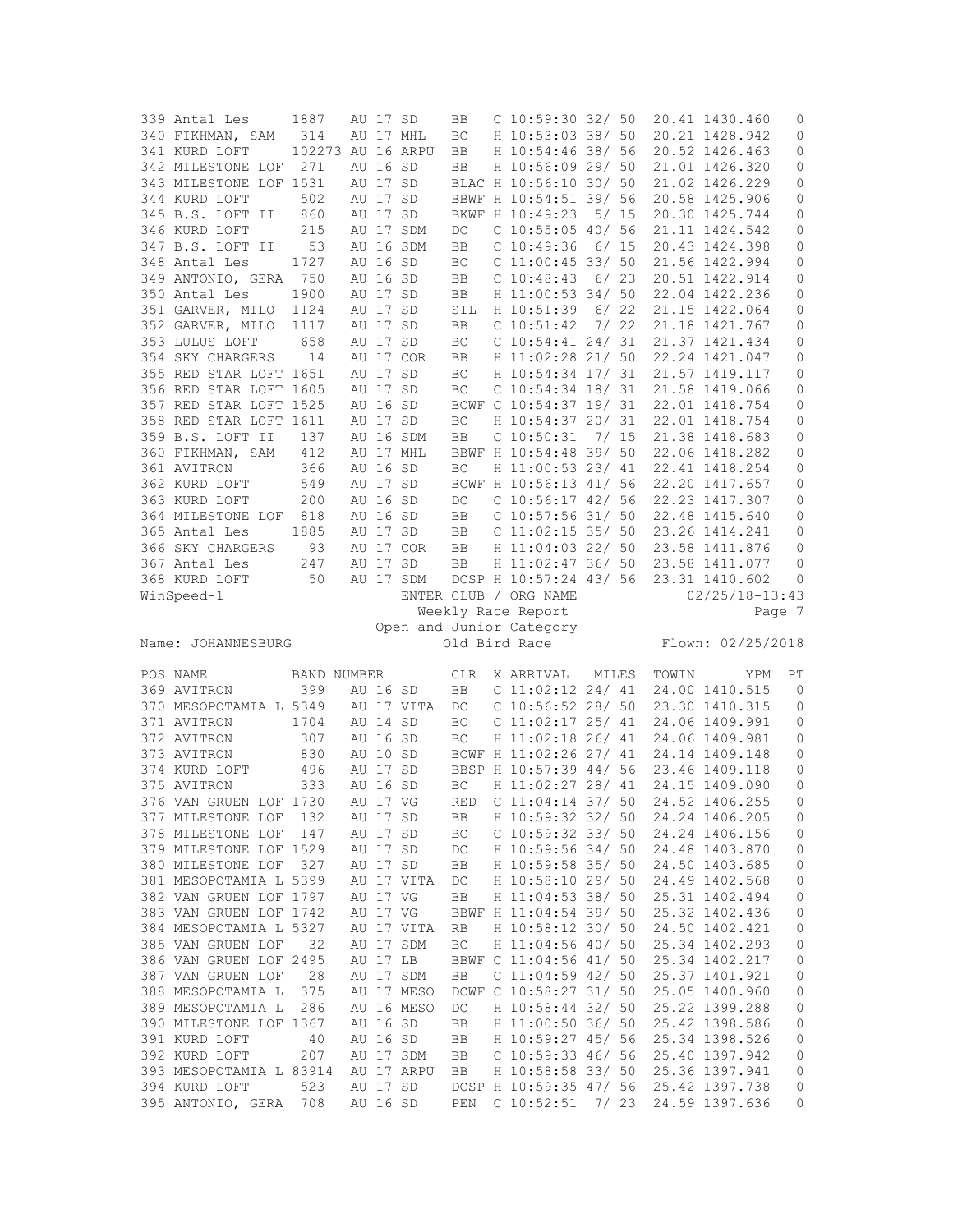| 396 SKY CHARGERS                     | 38246              |          | AU 16 JEDD | DC         | $C$ 11:06:35 23/ 50                           |       |      |       | 26.31 1397.315                       | 0                   |
|--------------------------------------|--------------------|----------|------------|------------|-----------------------------------------------|-------|------|-------|--------------------------------------|---------------------|
| 397 MESOPOTAMIA L                    | 404                |          | AU 17 MESO | BC         | H 10:59:05 34/ 50                             |       |      |       | 25.44 1397.171                       | 0                   |
| 398 SKY CHARGERS                     | 318                | AU 17 SD |            |            | BBPD H 11:07:02 24/ 50                        |       |      |       | 26.57 1394.826                       | 0                   |
| 399 FIKHMAN, SAM                     | 370                |          | AU 17 MHL  | BC         | $C$ 10:58:54 40/ 50                           |       |      |       | 26.12 1393.932                       | 0                   |
| 400 FIKHMAN, SAM                     | 319                |          | AU 16 MHL  | BB         | H 10:58:55 41/ 50                             |       |      |       | 26.13 1393.835                       | 0                   |
| 401 DOVE LANDING                     | 1438               | AU 12 SD |            | CHK        | H 11:03:34                                    |       | 3/10 |       | 26.59 1392.256                       | 0                   |
| 402 FIKHMAN, SAM                     | 271                |          | AU 16 MHL  |            | DBWF C 10:59:11 42/ 50                        |       |      |       | 26.30 1392.232                       | 0                   |
| 403 FIKHMAN, SAM                     | 495                |          | AU 17 MHL  |            | BBWF C 10:59:12 43/ 50                        |       |      |       | 26.30 1392.174                       | $\mathbb O$         |
| 404 DOVE LANDING                     | 937                | AU 13 SD |            |            | BBCH H 11:03:38                               |       | 4/10 |       | 27.03 1391.865                       | 0                   |
| 405 VAN GRUEN LOF 1778               |                    | AU 17 VG |            | BB         | $C$ 11:06:49 43/ 50                           |       |      |       | 27.27 1391.518                       | 0                   |
| 406 AVITRON                          | 1278               | AU 17 SD |            | DC         | H 11:05:41 29/ 41                             |       |      |       | 27.29 1390.509                       | $\mathbb O$         |
| 407 TRIPLE CROWN                     | 9048               |          | AU 17 BON  | BB         | H 11:05:37 17/ 22                             |       |      |       | 27.47 1388.587                       | 0                   |
| 408 SJ LOFT                          | 36                 |          | AU 17 COR  | <b>BB</b>  | H 10:55:33 18/ 47                             |       |      |       | 27.01 1386.049                       | 0                   |
| 409 SJ LOFT                          | 83                 |          | AU 16 COR  | BC         | $C$ 10:55:33 19/ 47                           |       |      |       | 27.01 1386.039                       | 0                   |
| 410 SJ LOFT                          | 143                |          | AU 17 COR  |            | BCWF H 10:55:33 20/ 47                        |       |      |       | 27.02 1386.000                       | 0                   |
| 411 SJ LOFT                          | 37                 |          | AU 17 COR  | BB         | H 10:55:34 21/ 47                             |       |      |       | 27.03 1385.902                       | $\mathbb O$         |
|                                      |                    |          |            |            |                                               |       |      |       |                                      |                     |
| 412 SJ LOFT                          | 138                |          | AU 17 COR  | BB         | H 10:55:34 22/ 47                             |       |      |       | 27.03 1385.892                       | 0                   |
| 413 SJ LOFT                          | 193                |          | AU 17 COR  | BB         | H 10:55:34 23/ 47                             |       |      |       | 27.03 1385.892                       | $\mathbb O$         |
| 414 SJ LOFT                          | 145                |          | AU 17 COR  | BC         | H 10:55:37 24/ 47                             |       |      |       | 27.06 1385.607                       | 0                   |
| 415 SJ LOFT                          | 555                |          | AU 14 COR  | DC         | $C$ 10:55:37 25/ 47                           |       |      |       | 27.06 1385.598                       | 0                   |
| 416 DOVE LANDING                     | 126                | AU 15 DL |            | BB         | H 11:04:51                                    | 5/10  |      |       | 28.15 1384.978                       | $\mathbb O$         |
| 417 B.S. LOFT II                     | 1781               | AU 16 SD |            |            | BBTI H 10:56:08                               |       | 8/15 |       | 27.15 1384.930                       | 0                   |
| 418 MILESTONE LOF                    | 172                |          | AU 17 SDM  | DC         | H 11:03:22 37/ 50                             |       |      |       | 28.14 1384.057                       | 0                   |
| 419 AVITRON                          | 342                | AU 16 SD |            | BB         | H 11:06:56 30/ 41                             |       |      |       | 28.44 1383.508                       | 0                   |
| 420 B.S. LOFT II                     | 201                |          | AU 16 SDM  | ВC         | H 10:56:25                                    |       | 9/15 |       | 27.32 1383.270                       | 0                   |
| 421 SJ LOFT                          | 259                |          | AU 17 SDM  | BC         | H 10:56:14 26/ 47                             |       |      |       | 27.43 1381.991                       | 0                   |
| 422 GARVER, MILO                     | 1142               | AU 17 SD |            | ВC         | $C$ 10:58:32                                  |       | 8/22 |       | 28.07 1381.088                       | 0                   |
| 423 GARVER, MILO                     | 1119               | AU 17 SD |            | BC         | H 10:58:37                                    |       | 9/22 |       | 28.13 1380.567                       | $\mathbb O$         |
| 424 GARVER, MILO                     | 765                | AU 11 SD |            | BC         | $C$ 10:58:38 10/22                            |       |      |       | 28.13 1380.518                       | 0                   |
| 425 MILESTONE LOF 37911              |                    |          | AU 16 JEDD | BB         | H 11:04:16 38/ 50                             |       |      |       | 29.08 1378.986                       | 0                   |
| 426 PNA LOFT                         | 222                |          | AU 17 SDM  | BC         | C <sub>11:03:22</sub>                         | 3/    | 4    |       | 29.19 1377.097                       | $\mathbb O$         |
|                                      |                    |          |            |            |                                               |       |      |       |                                      |                     |
| 427 SJ LOFT                          | 2718               |          | AU 15 ARPU | DK         | H 10:57:15 27/ 47                             |       |      |       | 28.43 1376.117                       | 0                   |
| 428 KURD LOFT                        | 790                | AU 15 SD |            |            | BBSP H 11:03:29 48/ 56                        |       |      |       | 29.36 1375.371                       | 0                   |
| 429 MILESTONE LOF                    | 178                |          | AU 17 SDM  | BC         |                                               |       |      |       | 29.48 1375.167                       | 0                   |
| 430 Antal Les                        | 1872               | AU 17 SD |            |            | H 11:04:56 39/ 50<br>BBWF C 11:09:13 37/ 50   |       |      |       |                                      | 0                   |
|                                      |                    |          |            |            | ENTER CLUB / ORG NAME                         |       |      |       | 30.24 1374.717<br>$02/25/18 - 13:43$ |                     |
| WinSpeed-1                           |                    |          |            |            |                                               |       |      |       |                                      | Page 8              |
|                                      |                    |          |            |            | Weekly Race Report                            |       |      |       |                                      |                     |
| Name: JOHANNESBURG                   |                    |          |            |            | Open and Junior Category<br>Old Bird Race     |       |      |       | Flown: 02/25/2018                    |                     |
|                                      |                    |          |            |            |                                               |       |      |       |                                      |                     |
| POS NAME                             | <b>BAND NUMBER</b> |          |            | <b>CLR</b> | X ARRIVAL                                     | MILES |      | TOWIN | YPM                                  | РT                  |
|                                      |                    | AU 17 SD |            |            |                                               |       |      |       |                                      | $\overline{0}$      |
| 431 RED STAR LOFT 1610               |                    |          |            | BC         | H 11:03:24 21/ 31                             |       |      |       | 30.48 1367.587                       | $\mathbf{0}$        |
| 432 ANTONIO, GERA 1835               |                    | AU 17 SD |            | BB         | H 10:58:21                                    |       | 8/23 |       | 30.30 1365.347                       |                     |
| 433 SJ LOFT                          | 146                |          | AU 17 COR  | DC         | $C$ 10:59:09 28/ 47                           |       |      |       | 30.37 1365.175                       | 0                   |
| 434 SJ LOFT                          | 108                |          | AU 17 COR  | ВC         | H 10:59:11 29/ 47                             |       |      |       | 30.40 1364.956                       | 0                   |
| 435 MILESTONE LOF                    | 137                |          | AU 17 SD   | BB         | H 11:07:02 40/ 50                             |       |      |       | 31.54 1363.525                       | 0                   |
| 436 SJ LOFT                          | 134                |          | AU 17 COR  |            | BCSP H 10:59:29 30/ 47                        |       |      |       | 30.58 1363.246                       | 0                   |
| 437 SJ LOFT                          | 35                 |          | AU 17 COR  |            | BCSP C 10:59:34 31/ 47                        |       |      |       | 31.03 1362.772                       | $\mathbb O$         |
| 438 SJ LOFT                          | 110                |          | AU 17 COR  | BB         | C 10:59:34 32/ 47                             |       |      |       | 31.03 1362.772                       | 0                   |
| 439 GARVER, MILO                     | 1107               | AU 17 SD |            | ВC         | H 11:01:54 11/ 22                             |       |      |       | 31.29 1361.876                       | 0                   |
| 440 Antal Les                        | 1385               | AU 16 SD |            | BC         | C 11:11:42 38/ 50                             |       |      |       | 32.53 1361.135                       | $\mathsf{O}\xspace$ |
| 441 RED STAR LOFT 1625               |                    | AU 17 SD |            | ВC         | H 11:04:40 22/ 31                             |       |      |       | 32.04 1360.507                       | $\mathbb O$         |
| 442 DOVE LANDING                     | 969                | AU 13 SD |            | BB         | H 11:09:38                                    |       | 6/10 |       | 33.02 1358.458                       | 0                   |
| 443 MILESTONE LOF 37983              |                    |          | AU 16 JEDD | BB         | H 11:07:59 41/ 50                             |       |      |       | 32.51 1358.265                       | $\mathsf{O}\xspace$ |
| 444 GARVER, MILO                     | 1131               | AU 17 SD |            | DC         | $C$ 11:02:54 12/ 22                           |       |      |       | 32.29 1356.278                       | 0                   |
| 445 FIKHMAN, SAM                     | 492                |          | AU 17 MHL  | BB         | H 11:05:36 44/ 50                             |       |      |       | 32.54 1355.934                       | $\mathbb O$         |
| 446 MESOPOTAMIA L 83915              |                    |          | AU 17 ARPU | BB         | H 11:06:36 35/ 50                             |       |      |       | 33.15 1354.595                       | 0                   |
| 447 MILESTONE LOF 1510               |                    | AU 17 SD |            | ВC         | H 11:10:00 42/ 50                             |       |      |       | 34.52 1347.300                       | $\mathbb O$         |
| 448 KURD LOFT                        | 416                | AU 17 SD |            | BB         | H 11:08:50 49/ 56                             |       |      |       | 34.57 1345.812                       | $\mathbb O$         |
| 449 VAN GRUEN LOF 1754               |                    | AU 17 VG |            | BB         | H 11:16:05 44/ 50                             |       |      |       | 36.43 1341.205                       | 0                   |
| 450 TRIPLE CROWN                     | 42                 |          | AU 17 SDM  |            | BBSP H 11:14:25 18/ 22                        |       |      |       | 36.35 1340.487                       | $\mathsf{O}\xspace$ |
| 451 TRIPLE CROWN<br>452 SKY CHARGERS | 935<br>22          | AU 17 SD | AU 17 COR  | BC         | BBSP H 11:15:12 19/ 22<br>C $11:17:56$ 25/ 50 |       |      |       | 37.22 1336.398<br>37.52 1335.831     | 0<br>0              |